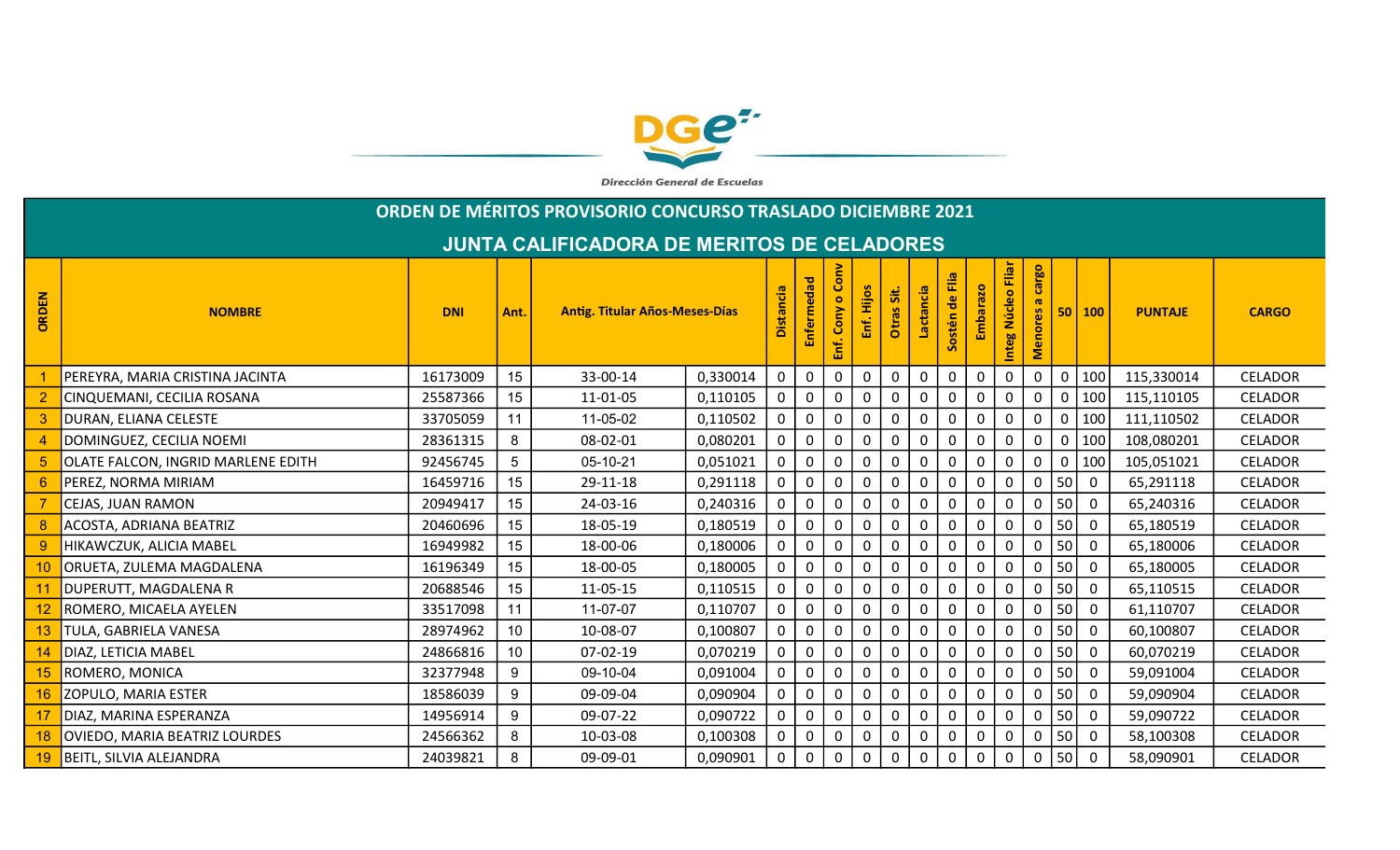|    | DI CARLO, DANIEL EUGENIO            | 26185981 | 8  | 08-02-01 | 0,080201 | $\mathbf 0$    | $\mathbf 0$    | $\mathbf 0$    | $\mathbf 0$    | $\mathbf 0$    | $\mathbf 0$  | $\mathbf 0$    | $\mathbf 0$    | $\mathsf 0$    | $\mathbf 0$  | 50          | $\overline{0}$ | 58,080201 | <b>CELADOR</b> |
|----|-------------------------------------|----------|----|----------|----------|----------------|----------------|----------------|----------------|----------------|--------------|----------------|----------------|----------------|--------------|-------------|----------------|-----------|----------------|
| 21 | ARAUJO, ROXANA ALEJANDRA            | 22941406 | 15 | 28-07-15 | 0,280715 | $\overline{2}$ | $\mathbf{0}$   | $\mathbf 0$    | $\mathbf 0$    | $\overline{2}$ | $\Omega$     | $\overline{2}$ | $\mathbf 0$    | $\mathbf 0$    | $2^{\circ}$  | $\mathbf 0$ | $\mathbf 0$    | 23,280715 | <b>CELADOR</b> |
|    | PANELO, MONICA MARIA DE L           | 21705326 | 15 | 27-06-02 | 0,270602 | $\mathbf{1}$   | $\mathbf{0}$   | $\mathbf 0$    | $\mathbf 0$    | $\overline{2}$ | 0            | $\mathbf 0$    | $\mathbf 0$    | $\overline{2}$ | $2^{\circ}$  | $\mathbf 0$ | $\mathbf 0$    | 22,270602 | CELADOR        |
| 23 | HAIST, PATRICIA E                   | 20983107 | 15 | 22-02-22 | 0,220222 | $\mathbf{1}$   | 0              | $\mathbf 0$    | 0              | $\overline{2}$ | $\Omega$     | $\overline{2}$ | 0              | $\overline{2}$ | $\mathbf 0$  | $\mathbf 0$ | $\Omega$       | 22,220222 | <b>CELADOR</b> |
|    | PALAVECINO, NATIVIDAD               | 17257288 | 15 | 22-09-12 | 0,220912 | 4              | 0              | $\mathbf 0$    | $\mathbf 0$    | $\overline{2}$ | 0            | $\mathbf 0$    | $\mathbf 0$    | $\mathbf 0$    | $\mathbf 0$  | $\mathbf 0$ | $\mathbf 0$    | 21,220912 | CELADOR        |
| 25 | TORENA, ROLANDO RAFAEL              | 22197276 | 15 | 21-04-09 | 0,210409 | $\overline{2}$ | $\mathbf{0}$   | $\mathbf 0$    | $\mathbf 0$    | $\overline{2}$ | 0            | $\mathbf 0$    | $\mathbf 0$    | $\overline{2}$ | $\mathbf 0$  | $\mathbf 0$ | $\mathbf 0$    | 21,210409 | <b>CELADOR</b> |
| 26 | MENDEZ, MARGARITA M                 | 18252713 | 15 | 18-00-05 | 0,180005 | 0              | $2^{\circ}$    | $\mathbf 0$    | $\mathbf 0$    | 0              | 0            | $\overline{2}$ | 0              | $\overline{2}$ | $\mathbf 0$  | $\mathbf 0$ | 0              | 21,180005 | <b>CELADOR</b> |
| 27 | LORIA, JORGE EDUARDO                | 25742134 | 15 | 18-00-05 | 0,180005 | 0              | 0              | $\overline{2}$ | 0              | 0              | $\mathbf 0$  | $\overline{2}$ | $\overline{2}$ | 0              | $\mathbf 0$  | $\mathbf 0$ | $\Omega$       | 21,180005 | <b>CELADOR</b> |
| 28 | JOSE LUIS, YOLANDA E                | 20688616 | 15 | 27-08-08 | 0,270808 | $\mathbf{1}$   | $\mathbf 0$    | $\mathbf 0$    | 0              | $\overline{2}$ | 0            | $\mathbf 0$    | $\mathbf 0$    | $\overline{2}$ | $\mathbf 0$  | $\mathbf 0$ | $\mathbf{0}$   | 20,270808 | <b>CELADOR</b> |
| 29 | CORTEZ, ESTER CLAUDIA               | 21857320 | 15 | 23-00-07 | 0,230007 | $\mathbf{1}$   | $\overline{0}$ | $\mathbf 0$    | $\mathbf 0$    | $\overline{2}$ | 0            | $\mathbf 0$    | $\mathbf 0$    | $\overline{2}$ | $\mathbf 0$  | $\mathbf 0$ | $\mathbf 0$    | 20,230007 | <b>CELADOR</b> |
| 30 | <b>OLIVA, JESUS</b>                 | 16075051 | 15 | 20-02-12 | 0,200212 | $\mathbf{1}$   | 0              | $\overline{2}$ | $\mathbf 0$    | $\overline{2}$ | 0            | $\mathbf 0$    | 0              | $\pmb{0}$      | $\mathbf 0$  | $\mathbf 0$ | 0              | 20,200212 | CELADOR        |
| 31 | VIZCAYA, RAUL GUILLERMO             | 14654611 | 15 | 18-00-14 | 0,180014 | $\mathbf{1}$   | 0              | $\overline{2}$ | 0              | $\overline{2}$ | $\Omega$     | $\mathbf{0}$   | 0              | 0              | $\mathbf 0$  | $\mathbf 0$ | $\Omega$       | 20,180014 | <b>CELADOR</b> |
|    | OCHOA, MONICA BEATRIZ               | 21000851 | 15 | 18-00-06 | 0,180006 | 1              | $\mathbf{0}$   | $\mathbf 0$    | $\mathbf 0$    | $\overline{2}$ | $\Omega$     | $\mathbf 0$    | $\mathbf 0$    | $\overline{2}$ | $\mathbf 0$  | $\mathbf 0$ | $\Omega$       | 20,180006 | CELADOR        |
| 33 | <b>ROBLEDO, FRANCISCO MANUEL</b>    | 17509507 | 15 | 18-00-05 | 0,180005 | 1              | $\overline{0}$ | $\mathbf 0$    | $\mathbf 0$    | $\overline{2}$ | $\mathbf{0}$ | $\overline{2}$ | $\mathbf{0}$   | $\mathbf 0$    | $\mathbf 0$  | $\mathbf 0$ | $\mathbf 0$    | 20,180005 | <b>CELADOR</b> |
| 34 | CALDERON, CLAUDIA BEATRIZ           | 24442053 | 13 | 17-04-07 | 0,170407 | $\mathbf{1}$   | $\overline{0}$ | $\mathbf 0$    | $\mathbf 0$    | $\overline{2}$ | $\mathbf 0$  | $\overline{2}$ | $\mathbf 0$    | $\overline{2}$ | $\mathbf 0$  | $\mathbf 0$ | $\mathbf 0$    | 20,170407 | <b>CELADOR</b> |
| 35 | GONZAGA, MIRIAM D                   | 16389522 | 13 | 13-05-19 | 0,130519 | $\mathbf{1}$   | 2 <sup>1</sup> | $\overline{0}$ | $\overline{2}$ | $\overline{2}$ | $\mathbf 0$  | $\mathbf 0$    | $\mathbf 0$    | $\mathbf 0$    | $\mathbf 0$  | $\mathbf 0$ | $\mathbf 0$    | 20,130519 | <b>CELADOR</b> |
| 36 | BAZAN, CRISTINA ELIZABETH           | 25091499 | 15 | 22-02-05 | 0,220205 | 0              | $\mathbf{0}$   | $\mathbf 0$    | $\mathbf 0$    | $\overline{2}$ | 0            | 0              | 0              | $\overline{2}$ | $\mathbf 0$  | $\mathbf 0$ | 0              | 19,220205 | <b>CELADOR</b> |
| 37 | MARTINEZ, MARIELA                   | 23193489 | 15 | 22-01-07 | 0,220107 | 0              | 0              | $\mathbf 0$    | 0              | $\overline{2}$ | $\Omega$     | $\overline{2}$ | 0              | 0              | 0            | $\mathbf 0$ | 0              | 19,220107 | <b>CELADOR</b> |
| 38 | <b>BORCOSQUI, GLADYS BERNARDINA</b> | 17619925 | 15 | 21-04-04 | 0,210404 | 0              | $2^{\circ}$    | $\mathbf 0$    | $\mathbf{0}$   | $\overline{2}$ | $\Omega$     | $\Omega$       | $\mathbf{0}$   | $\mathbf{0}$   | 0            | $\mathbf 0$ | $\mathbf{0}$   | 19,210404 | CELADOR        |
| 39 | CASANOVA, MÓNICA ESTHER             | 16992083 | 15 | 19-09-24 | 0,190924 | 0              | 2              | $\mathbf 0$    | $\mathbf 0$    | $\overline{2}$ | 0            | $\mathbf 0$    | $\mathbf 0$    | $\mathbf 0$    | $\mathbf 0$  | $\mathbf 0$ | $\mathbf 0$    | 19,190924 | <b>CELADOR</b> |
| 40 | CAVIERES, IRMA ADRIANA              | 17336190 | 15 | 19-08-23 | 0,190823 | 0              | $\mathbf 0$    | $\mathbf 0$    | $\mathbf 0$    | $\overline{2}$ | $\mathbf{0}$ | $\mathbf 0$    | 0              | $\overline{2}$ | $\mathbf 0$  | $\mathbf 0$ | $\mathbf 0$    | 19,190823 | <b>CELADOR</b> |
| 41 | PEREZ, SILVIA NOEMI                 | 25586626 | 15 | 18-00-05 | 0,180005 | 0              | 2 <sup>1</sup> | $\mathbf 0$    | $\mathbf 0$    | $\overline{2}$ | $\mathbf{0}$ | $\mathbf 0$    | $\mathbf{0}$   | $\mathbf 0$    | $\mathbf 0$  | $\mathbf 0$ | $\mathbf{0}$   | 19,180005 | <b>CELADOR</b> |
| 42 | <b>ZUNIGA, RUTH NOEMI</b>           | 17151909 | 11 | 11-01-14 | 0,110114 | 4              | $\mathbf 0$    | $\overline{0}$ | $\mathbf 0$    | $\overline{2}$ | 0            | $\mathbf 0$    | 0              | $\overline{2}$ | $\mathbf 0$  | $\mathbf 0$ | 0              | 19,110114 | CELADOR        |
| 43 | ACOSTA, JOSE MARTIN                 | 16470704 | 15 | 35-10-06 | 0,351006 | $\mathbf{1}$   | $2^{\circ}$    | $\mathbf 0$    | 0              | 0              | $\Omega$     | $\mathbf 0$    | 0              | $\mathbf 0$    | $\mathbf 0$  | $\mathbf 0$ | 0              | 18,351006 | <b>CELADOR</b> |
| 44 | PEREYRA, GLADYS NOEMÍ               | 16114413 | 15 | 31-08-12 | 0,310812 | 1              | 0              | $\overline{2}$ | 0              | 0              | $\Omega$     | 0              | 0              | 0              | 0            | $\mathbf 0$ | 0              | 18,310812 | <b>CELADOR</b> |
| 45 | POSTIGO, CLAUDIO FABIÁN             | 22973223 | 15 | 25-00-06 | 0,250006 | $\mathbf{1}$   | $\mathbf{0}$   | $\overline{0}$ | $\mathbf 0$    | $\overline{2}$ | $\Omega$     | $\mathbf 0$    | $\mathbf 0$    | $\mathbf 0$    | $\mathbf 0$  | $\mathbf 0$ | $\Omega$       | 18,250006 | CELADOR        |
| 46 | MORALES, CARMEN ISABEL              | 21373274 | 15 | 24-06-14 | 0,240614 | 1              | $\mathbf{0}$   | $\mathbf 0$    | $\mathbf 0$    | 0              | $\mathbf{0}$ | $\mathbf 0$    | $\mathbf{0}$   | $\mathbf 0$    | $2^{\circ}$  | $\mathbf 0$ | $\mathbf 0$    | 18,240614 | <b>CELADOR</b> |
| 47 | QUINTANA, RICARDO ARIEL             | 18343259 | 15 | 22-02-05 | 0,220205 | $\mathbf{1}$   | $\mathbf 0$    | $\mathbf 0$    | $\mathbf 0$    | $\overline{2}$ | 0            | $\mathbf 0$    | 0              | $\mathbf 0$    | $\mathbf 0$  | $\mathbf 0$ | $\mathbf 0$    | 18,220205 | <b>CELADOR</b> |
| 48 | CARRIZO, MONICA LILIANA             | 17439319 | 15 | 21-00-06 | 0,210006 | $\mathbf{1}$   | $\overline{0}$ | $\mathbf 0$    | $\mathbf 0$    | $\overline{2}$ | $\mathbf 0$  | $\mathbf 0$    | $\mathbf 0$    | $\mathbf 0$    | $\mathbf 0$  | $\mathbf 0$ | $\mathbf 0$    | 18,210006 | <b>CELADOR</b> |
| 49 | PUEBLA, ANALIA TOMASA               | 21372120 | 13 | 17-03-21 | 0,170321 | 3              | $\mathbf{0}$   | $\mathbf 0$    | $\mathbf 0$    | $\mathbf 0$    | 0            | $\mathbf 0$    | 0              | $\overline{2}$ | $\mathsf{O}$ | $\mathbf 0$ | 0              | 18,170321 | <b>CELADOR</b> |
| 50 | <b>SOSA MARCELA FABIANA</b>         | 18492296 | 15 | 15-05-19 | 0,150519 | $\mathbf{1}$   | $\mathbf{0}$   | $\mathbf 0$    | 0              | $\overline{2}$ | 0            | $\mathbf 0$    | 0              | 0              | $\mathbf 0$  | $\mathbf 0$ | 0              | 18,150519 | <b>CELADOR</b> |
| 51 | BENITEZ, PATRICIA FABIANA           | 24932627 | 13 | 11-00-20 | 0,11002  | $\mathbf{1}$   | 0              | $\overline{2}$ | 0              | 0              | 0            | $\overline{2}$ | 0              | 0              | 0            | $\mathbf 0$ | $\mathbf{0}$   | 18,11002  | <b>CELADOR</b> |
| 52 | VAÑECEK, JUAN JOSE                  | 22884470 | 15 | 26-07-01 | 0,260701 | 0              | $\mathbf{0}$   | $\mathbf 0$    | $\mathbf 0$    | $\overline{2}$ | 0            | $\mathbf 0$    | 0              | $\mathbf 0$    | $\mathbf 0$  | $\mathbf 0$ | $\mathbf 0$    | 17,260701 | CELADOR        |
| 53 | <b>ZUBELZU, ANDRES MARCELO</b>      | 22284800 | 15 | 26-04-15 | 0,260415 | $\mathbf 0$    | $\mathbf{0}$   | $\mathbf 0$    | $\mathbf 0$    | $\overline{2}$ | 0            | $\mathbf 0$    | $\mathbf 0$    | $\mathbf 0$    | $\mathbf 0$  | $\mathbf 0$ | $\mathbf 0$    | 17,260415 | <b>CELADOR</b> |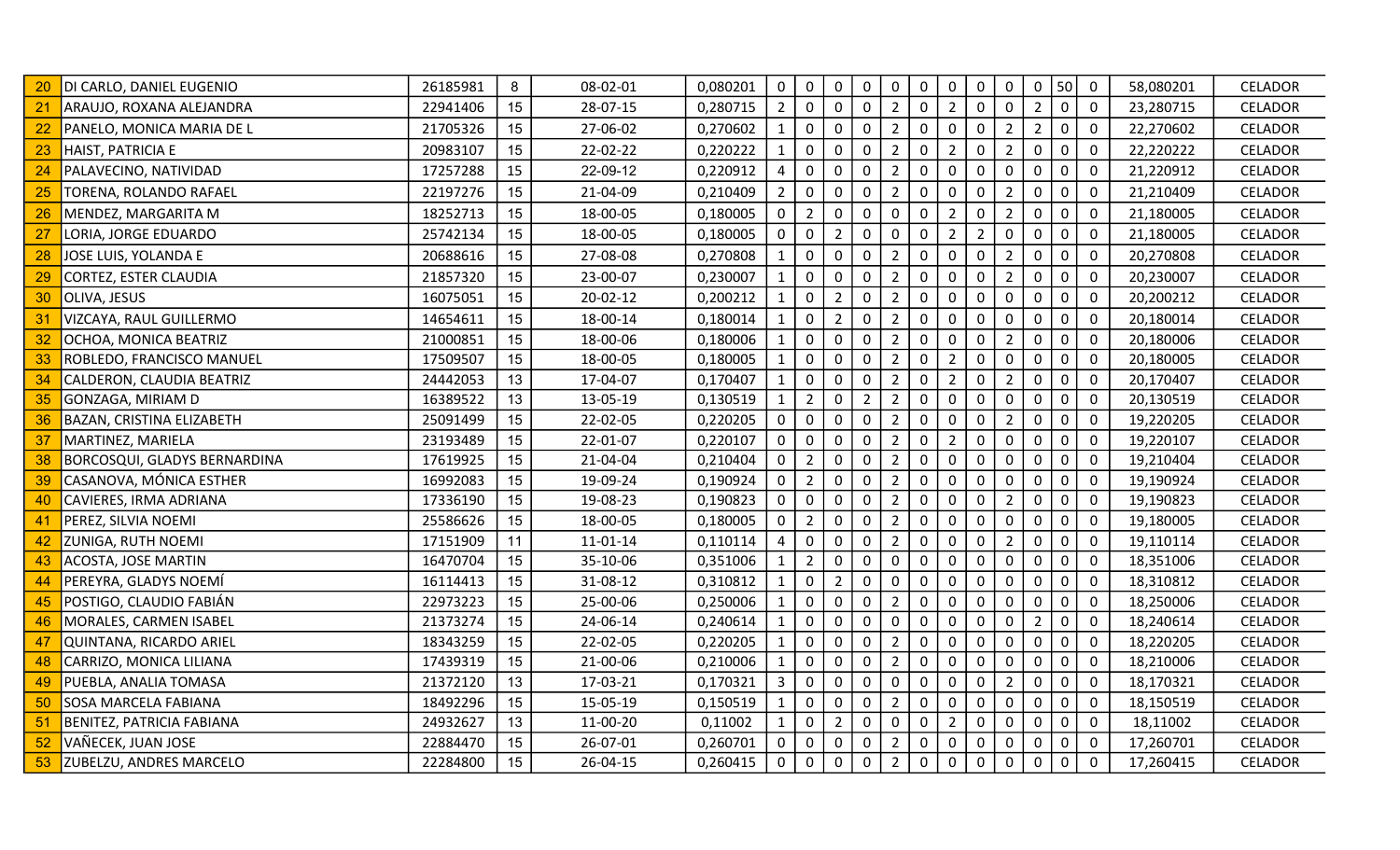|    | HERNANDEZ, GABRIELA MARISA    | 23488730 | 15              | 24-10-20       | 0,24102  | $\mathbf 0$    | 0            | 0            | $\mathbf 0$  | 0              | 0              | $\overline{2}$ | $\mathbf 0$         | 0              | 0              | $\mathbf 0$ | $\mathbf 0$    | 17,24102  | <b>CELADOR</b> |
|----|-------------------------------|----------|-----------------|----------------|----------|----------------|--------------|--------------|--------------|----------------|----------------|----------------|---------------------|----------------|----------------|-------------|----------------|-----------|----------------|
| 55 | CUENCA, EMILIA MAGDALENA      | 16588911 | 15              | 22-09-12       | 0,220912 | $\mathbf 0$    | $\mathbf 0$  | $\Omega$     | $\Omega$     | $\overline{2}$ | $\mathbf{0}$   | $\mathbf 0$    | $\mathbf{0}$        | $\mathbf{0}$   | $\Omega$       | $\mathbf 0$ | $\mathbf 0$    | 17,220912 | <b>CELADOR</b> |
| 56 | PASTEN, ELIDA PATRICIA        | 18557834 | 15              | 22-07-08       | 0,220708 | $\mathbf 0$    | $\mathbf 0$  | $\mathbf 0$  | $\mathbf 0$  | $\overline{2}$ | 0              | $\mathbf 0$    | $\mathbf 0$         | $\mathbf 0$    | $\mathbf 0$    | $\mathbf 0$ | $\mathbf 0$    | 17,220708 | <b>CELADOR</b> |
| 57 | <b>PAEZ, PEDRO NESTOR</b>     | 17204059 | 15              | 22-01-02       | 0,220102 | $\mathbf 0$    | $\mathbf 0$  | $\Omega$     | 0            | $\overline{2}$ | 0              | $\mathbf 0$    | $\mathbf 0$         | 0              | 0              | 0           | 0              | 17,220102 | <b>CELADOR</b> |
| 58 | <b>BUSTOS, ELIO PEDRO</b>     | 21533160 | 15              | 21-04-04       | 0,210404 | $\mathbf 0$    | 0            | $\Omega$     | $\mathbf{0}$ | 0              | 0              | $\mathbf 0$    | $\mathbf{0}$        | $\overline{2}$ | 0              | $\mathbf 0$ | $\mathbf{0}$   | 17,210404 | <b>CELADOR</b> |
| 59 | NIEVAS, PATRICIA MARGARITA    | 21378184 | 15              | 20-02-12       | 0,200212 | $\mathbf 0$    | 0            | 0            | $\mathbf{0}$ | $\overline{2}$ | 0              | $\mathbf 0$    | $\mathbf{0}$        | $\Omega$       | 0              | $\mathbf 0$ | $\mathbf 0$    | 17,200212 | <b>CELADOR</b> |
| 60 | GIMENEZ, DALILA ELISABETH     | 21014418 | 15              | 18-10-22       | 0,181022 | $\mathbf 0$    | 0            | $\mathbf 0$  | $\mathbf 0$  | $\overline{2}$ | 0              | $\mathbf 0$    | $\mathbf 0$         | 0              | 0              | $\mathbf 0$ | $\mathbf 0$    | 17,181022 | <b>CELADOR</b> |
| 61 | AGUILERA, CARINA S            | 25049336 | 15              | 18-00-14       | 0,180014 | $\mathbf 0$    | $\mathbf 0$  | 0            | $\mathbf 0$  | $\overline{2}$ | 0              | $\mathbf 0$    | $\mathbf 0$         | $\mathbf 0$    | $\mathbf 0$    | $\mathbf 0$ | $\mathbf 0$    | 17,180014 | <b>CELADOR</b> |
| 62 | MARTIN, LAURA SILVIA          | 17573523 | 15              | 18-00-05       | 0,180005 | $\mathbf 0$    | $\mathbf 0$  | $\mathbf 0$  | $\mathbf 0$  | $\overline{2}$ | 0              | $\mathbf 0$    | $\mathbf 0$         | $\mathbf 0$    | 0              | $\mathbf 0$ | $\mathbf 0$    | 17,180005 | <b>CELADOR</b> |
| 63 | LUCERO, LAURA ENCARNACION     | 17624728 | 15              | 18-00-05       | 0,180005 | $\mathbf 0$    | 0            | $\Omega$     | 0            | 2              | 0              | $\mathbf 0$    | 0                   | 0              | 0              | $\mathbf 0$ | $\overline{0}$ | 17,180005 | <b>CELADOR</b> |
| 64 | AVEIRO, LILIANA BEATRIZ       | 17837304 | 15              | 18-00-05       | 0,180005 | $\mathbf 0$    | 0            | 0            | $\mathbf{0}$ | $\overline{2}$ | 0              | $\mathbf 0$    | $\mathbf 0$         | 0              | 0              | $\mathbf 0$ | $\overline{0}$ | 17,180005 | <b>CELADOR</b> |
| 65 | FIGUERO, JULIO CESAR          | 18430524 | 15              | 18-00-05       | 0,180005 | $\mathbf 0$    | $\mathsf{O}$ | 0            | $\mathbf 0$  | $\overline{2}$ | 0              | $\mathbf 0$    | $\mathbf 0$         | $\mathbf 0$    | 0              | $\mathbf 0$ | $\overline{0}$ | 17,180005 | <b>CELADOR</b> |
| 66 | ATENCIO, PAULA ELEONOR        | 24207035 | 15              | 18-00-05       | 0,180005 | $\mathbf 0$    | 0            | $\Omega$     | $\mathbf 0$  | 0              | 0              | $\overline{2}$ | $\mathbf 0$         | 0              | 0              | $\mathbf 0$ | $\mathbf 0$    | 17,180005 | <b>CELADOR</b> |
| 67 | ROMERO, MARIO JORGE DANIEL    | 24566120 | 15              | 18-00-05       | 0,180005 | $\mathbf 0$    | $\mathbf 0$  | $\mathbf 0$  | $\mathbf 0$  | $\overline{2}$ | $\mathbf{0}$   | $\mathbf 0$    | $\mathbf 0$         | $\mathbf 0$    | 0              | $\mathbf 0$ | $\overline{0}$ | 17,180005 | <b>CELADOR</b> |
| 68 | GARBUIO, PAOLA VANINA         | 24506319 | 13              | 16-10-21       | 0,161021 | $\mathbf 0$    | $\mathbf 0$  | 0            | $\mathbf 0$  | $\overline{2}$ | 0              | $\mathbf 0$    | $\mathbf 0$         | $\overline{2}$ | 0              | $\mathbf 0$ | $\overline{0}$ | 17,161021 | <b>CELADOR</b> |
| 69 | AMPUERO, NOEMI SOCORRO        | 16751842 | 15              | 16-10-05       | 0,161005 | $\mathbf 0$    | 0            | $\mathbf 0$  | 0            | $\overline{2}$ | 0              | $\mathbf 0$    | 0                   | 0              | 0              | $\mathbf 0$ | 0              | 17,161005 | <b>CELADOR</b> |
|    | CHAVERO, MARIA CRISTINA       | 20414714 | 15              | 16-03-04       | 0,160304 | $\mathbf 0$    | $\mathbf 0$  | 0            | $\mathbf 0$  | $\overline{2}$ | $\mathbf{0}$   | $\mathbf 0$    | $\mathbf 0$         | $\mathbf{0}$   | 0              | $\mathbf 0$ | $\mathbf 0$    | 17,160304 | <b>CELADOR</b> |
| 71 | <b>VELAZQUEZ, SONIA</b>       | 18273030 | 13              | 13-04-01       | 0,130401 | $\mathbf 0$    | 0            | $\Omega$     | $\mathbf 0$  | $\overline{2}$ | 0              | $\mathbf 0$    | $\mathbf 0$         | $\overline{2}$ | 0              | $\mathbf 0$ | $\mathbf 0$    | 17,130401 | <b>CELADOR</b> |
| 72 | LEDESMA, ROSANA CARINA        | 22712495 | 11              | 13-02-04       | 0,130204 | $\mathbf 0$    | 0            | 0            | $\mathbf 0$  | $\overline{2}$ | 0              | $2^{\circ}$    | $\mathbf 0$         | $\mathbf 0$    | $\overline{2}$ | $\mathbf 0$ | $\overline{0}$ | 17,130204 | <b>CELADOR</b> |
| 73 | <b>BRACAMONTE, MIRTA</b>      | 27194760 | 13              | 13-01-13       | 0,130113 | $\mathbf 0$    | $\mathbf 0$  | $\mathbf 0$  | $\mathbf 0$  | $\overline{2}$ | 0              | $\mathbf 0$    | $\mathbf 0$         | $\mathbf 0$    | $2^{\circ}$    | $\pmb{0}$   | $\mathbf 0$    | 17,130113 | <b>CELADOR</b> |
| 74 | LUJAN, MARIO ALEJANDRO        | 22185570 | 15              | 11-12-29       | 0,111229 | $\mathbf 0$    | 0            | 0            | 0            | 2              | 0              | $\mathbf 0$    | 0                   | 0              | 0              | 0           | $\mathbf 0$    | 17,111229 | <b>CELADOR</b> |
| 75 | <b>TROVATELLI GRACIELA</b>    | 21533047 | 11              | 11-01-05       | 0,110105 | 4              | 0            | 0            | 0            | $\overline{2}$ | 0              | $\mathbf 0$    | $\mathbf 0$         | 0              | 0              | 0           | $\mathbf 0$    | 17,110105 | <b>CELADOR</b> |
| 76 | <b>GUILLEN, FERNANDO</b>      | 30542484 | 11              | 11-01-05       | 0,110105 | $\overline{2}$ | 0            | $\Omega$     | $\Omega$     | 0              | 0              | $\overline{2}$ | $\mathbf 0$         | $\overline{2}$ | $\mathbf 0$    | $\mathbf 0$ | $\mathbf 0$    | 17,110105 | <b>CELADOR</b> |
| 77 | COMPAGNONI, CARINA ESTER      | 22688616 | 15              | 28-06-07       | 0,280607 | $\mathbf{1}$   | $\mathbf 0$  | $\mathbf 0$  | $\mathbf 0$  | 0              | 0              | $\mathbf 0$    | $\mathbf 0$         | $\mathbf 0$    | $\mathbf 0$    | $\mathbf 0$ | $\mathbf 0$    | 16,280607 | <b>CELADOR</b> |
| 78 | PEREZ, RUBEN                  | 14267417 | 15              | 22-01-05       | 0,220105 | $\mathbf{1}$   | $\mathbf 0$  | $\Omega$     | $\Omega$     | 0              | 0              | $\mathbf 0$    | $\mathsf{O}\xspace$ | 0              | $\overline{0}$ | $\pmb{0}$   | $\mathbf 0$    | 16,220105 | <b>CELADOR</b> |
| 79 | LUCERO, JORGE ALBERTO         | 17252377 | 13              | 13-05-17       | 0,130517 | $\mathbf{1}$   | 0            | $\Omega$     | $\mathbf{0}$ | 2              | 0              | $\mathbf 0$    | 0                   | 0              | 0              | 0           | $\mathbf 0$    | 16,130517 | <b>CELADOR</b> |
| 80 | <b>BARROS, MARIO MARCOS</b>   | 24918348 | 15              | 13-04-01       | 0,130401 | $\mathbf 0$    | 0            | 0            | 0            | 0              | 0              | $\mathbf 0$    | 1                   | 0              | 0              | $\mathbf 0$ | $\mathbf 0$    | 16,130401 | <b>CELADOR</b> |
| 81 | ROJO, JUANA B                 | 21809475 | 10 <sup>°</sup> | 12-11-25       | 0,121125 | 4              | $\mathbf 0$  | $\mathbf{0}$ | $\mathbf 0$  | $\overline{2}$ | 0              | $\mathbf 0$    | $\mathbf 0$         | $\Omega$       | $\mathbf{0}$   | $\mathbf 0$ | $\mathbf 0$    | 16,121125 | <b>CELADOR</b> |
| 82 | GUIÑAZU SERNA, ROXANA VALERIA | 31286969 | 11              | 11-10-20       | 0,11102  | $\mathbf{3}$   | $\mathbf 0$  | $\mathbf 0$  | $\mathbf 0$  | $\overline{2}$ | 0              | $\mathbf 0$    | $\mathbf 0$         | $\mathbf 0$    | 0              | $\mathbf 0$ | $\mathbf 0$    | 16,11102  | <b>CELADOR</b> |
| 83 | TITO, ALEJANDRO DANIEL        | 27478133 | 11              | 11-07-11       | 0,110711 | $\mathbf{1}$   | $\mathbf 0$  | 0            | $\mathbf 0$  | $\overline{2}$ | 0              | $\mathbf 0$    | $\mathbf 0$         | 0              | $\overline{2}$ | 0           | $\mathbf 0$    | 16,110711 | CELADOR        |
| 84 | FRIAS, SILVIA NOEMI           | 16698061 | 10 <sup>°</sup> | $10 - 11 - 05$ | 0,101105 | $\mathbf 0$    | $\mathbf 0$  | 0            | $\mathbf 0$  | $\overline{2}$ | 0              | $\overline{2}$ | $\mathbf 0$         | 0              | $\overline{2}$ | $\mathbf 0$ | $\mathbf 0$    | 16,101105 | <b>CELADOR</b> |
| 85 | LORCA, ANALIA                 | 22935528 | 14              | 10-08-07       | 0,100807 | $\mathbf 0$    | 0            | 0            | 0            | $\overline{2}$ | 0              | $\mathbf 0$    | $\mathbf 0$         | 0              | 0              | $\mathbf 0$ | $\overline{0}$ | 16,100807 | <b>CELADOR</b> |
| 86 | CONTI, MARCELA                | 92534092 | 10 <sup>°</sup> | 10-06-14       | 0,100614 | $\mathbf 0$    | $\mathbf 0$  | $\Omega$     | $\mathbf 0$  | $\overline{2}$ | $\overline{2}$ | $\mathbf 0$    | $\mathbf 0$         | $\overline{2}$ | 0              | $\mathbf 0$ | $\overline{0}$ | 16,100614 | <b>CELADOR</b> |
| 87 | ARCE ESTRELLA, AYELEN CARINA  | 35937482 | 9               | 09-10-04       | 0,091004 | $\mathbf{1}$   | 0            | 0            | $\mathbf 0$  | $\overline{2}$ | 0              | $\mathbf 0$    | $\overline{2}$      | $\overline{2}$ | $\mathbf 0$    | $\mathbf 0$ | $\mathbf 0$    | 16,091004 | CELADOR        |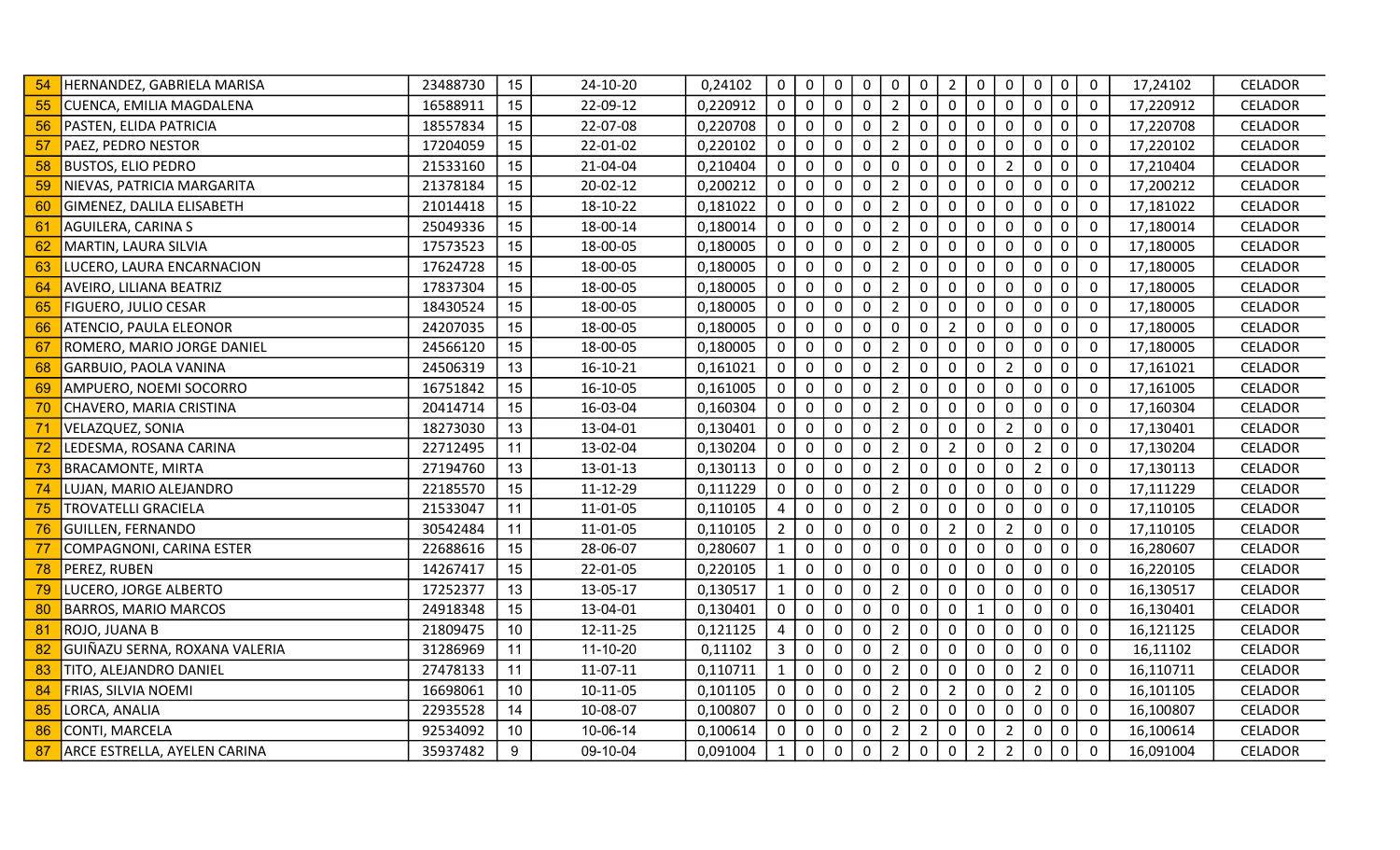|     | SAVINO, CRISTINA LOURDES         | 28220259 | 13 | 06-10-05   | 0,061005 | $\mathbf{1}$   | $\mathbf{0}$   | 0              | $\mathbf 0$ | $\overline{2}$ | $\mathbf 0$    | $\mathbf 0$    | 0            | $\mathbf 0$    | $\mathbf 0$    | $\mathbf 0$ | $\overline{0}$ | 16,061005 | <b>CELADOR</b> |
|-----|----------------------------------|----------|----|------------|----------|----------------|----------------|----------------|-------------|----------------|----------------|----------------|--------------|----------------|----------------|-------------|----------------|-----------|----------------|
| 89  | ALCAYAGA, HECTOR OMAR            | 22064122 | 15 | 23-06-06   | 0,230606 | $\Omega$       | $\mathbf{0}$   | $\mathbf{0}$   | $\Omega$    | $\Omega$       | $\Omega$       | $\mathbf 0$    | $\Omega$     | $\Omega$       | $\mathbf 0$    | $\mathbf 0$ | $\overline{0}$ | 15,230606 | <b>CELADOR</b> |
| 90  | CANO, JAVIER ALEJANDRO           | 22319818 | 15 | 19-11-15   | 0,191115 | $\mathbf 0$    | $\mathsf{O}$   | $\mathbf 0$    | $\mathbf 0$ | $\mathbf 0$    | $\mathbf 0$    | $\mathbf 0$    | $\mathbf 0$  | $\mathbf 0$    | $\mathbf 0$    | $\mathbf 0$ | $\overline{0}$ | 15,191115 | <b>CELADOR</b> |
| 91  | AGOSTINI, SILVIA MARCELA         | 22520878 | 15 | 18-00-05   | 0,180005 | 0              | $\mathsf{O}$   | 0              | 0           | 0              | $\Omega$       | $\mathbf 0$    | $\mathbf 0$  | 0              | 0              | 0           | $\overline{0}$ | 15,180005 | <b>CELADOR</b> |
| 92  | ORTIZ, ARIEL DARIO               | 22905114 | 13 | 17-02-09   | 0,170209 | 0              | 0              | 0              | 0           | 0              | 0              | $\overline{2}$ | 0            | $\mathbf 0$    | 0              | $\mathbf 0$ | $\overline{0}$ | 15,170209 | <b>CELADOR</b> |
| 93  | VICARIO, EDITH, ZULEMA,          | 16278367 | 10 | 14-08-22   | 0,140822 |                | $\overline{2}$ | 0              | 0           | 2              | $\Omega$       | $\mathbf 0$    | $\mathbf{0}$ | 0              | 0              | $\mathbf 0$ | $\overline{0}$ | 15,140822 | <b>CELADOR</b> |
| 94  | <b>BRAVO, ANDREA CARINA</b>      | 21705359 | 11 | 14-03-22   | 0,140322 | 0              | $\mathsf{O}$   | $\mathbf 0$    | $\mathbf 0$ | $\overline{2}$ | $\mathbf 0$    | $\mathbf 0$    | $\mathbf 0$  | $\mathbf 0$    | $\overline{2}$ | $\mathbf 0$ | $\overline{0}$ | 15,140322 | <b>CELADOR</b> |
| 95  | RIVEROS, LIDIA MONICA            | 14179961 | 13 | 13-05-19   | 0,130519 | 0              | $\mathsf{O}$   | $\mathbf 0$    | $\mathbf 0$ | $\overline{2}$ | 0              | $\mathbf 0$    | $\mathbf 0$  | $\mathbf 0$    | $\mathbf 0$    | $\mathbf 0$ | $\overline{0}$ | 15,130519 | <b>CELADOR</b> |
| 96  | MARTINEZ, DOLORES MERCEDES       | 27984650 | 13 | 13-05-19   | 0,130519 | $\mathbf 0$    | $\mathbf 0$    | $\mathbf 0$    | $\mathbf 0$ | $\mathbf 0$    | $\mathbf 0$    | $\mathbf 0$    | $\mathbf 0$  | $\mathbf 0$    | $2^{\circ}$    | $\mathbf 0$ | $\mathbf 0$    | 15,130519 | <b>CELADOR</b> |
| 97  | MORENO, OLGA SUSANA              | 20559619 | 13 | 13-04-01   | 0,130401 | 0              | 0              | 0              | $\mathbf 0$ | $\overline{2}$ | 0              | $\mathbf 0$    | 0            | 0              | 0              | $\pmb{0}$   | $\overline{0}$ | 15,130401 | <b>CELADOR</b> |
| 98  | DAVILA, SANDRA GABRIELA          | 17410738 | 13 | 13-01-17   | 0,130117 | 0              | 0              | $\mathbf 0$    | 0           | $\overline{2}$ | 0              | $\mathbf 0$    | 0            | 0              | 0              | $\mathbf 0$ | $\overline{0}$ | 15,130117 | <b>CELADOR</b> |
| 99  | RUIZ, EDITH MAXIMA               | 17509119 | 11 | 11-01-05   | 0,110105 | $\mathbf 0$    | $\mathbf 0$    | $\mathbf 0$    | 0           | $\overline{2}$ | 0              | $\overline{2}$ | $\mathbf 0$  | $\mathbf 0$    | $\mathbf 0$    | $\mathbf 0$ | $\overline{0}$ | 15,110105 | <b>CELADOR</b> |
| 100 | NEYROUD, FABIAN ORLANDO          | 29536253 | 11 | 11-01-05   | 0,110105 | $\overline{2}$ | 0              | $\mathbf 0$    | $\mathbf 0$ | $\overline{2}$ | $\mathbf{0}$   | $\mathbf 0$    | $\mathbf 0$  | 0              | 0              | $\mathbf 0$ | $\overline{0}$ | 15,110105 | <b>CELADOR</b> |
| 101 | <b>VILLARROEL, ROSA MARIA</b>    | 17760377 | 11 | 11-00-20   | 0,11002  | $\mathbf 0$    | 0              | 0              | 0           | $\mathbf 0$    | 0              | $\overline{2}$ | $\mathbf 0$  | $\overline{2}$ | $\mathbf 0$    | $\mathbf 0$ | $\overline{0}$ | 15,11002  | <b>CELADOR</b> |
| 102 | GARCIA, MARIA EUGENIA            | 27614262 | 11 | 11-00-20   | 0,11002  | 0              | $\mathbf 0$    | $\overline{2}$ | $\mathbf 0$ | $\overline{2}$ | $\mathbf 0$    | $\mathbf 0$    | $\mathbf 0$  | $\mathbf 0$    | 0              | $\mathbf 0$ | $\mathbf 0$    | 15,11002  | CELADOR        |
| 103 | QUIROGA, SIMON ARMANDO           | 33516768 | 11 | 11-00-05   | 0,110005 | 0              | 0              | $\mathbf 0$    | 0           | $\overline{2}$ | 0              | $\overline{2}$ | 0            | 0              | 0              | $\mathbf 0$ | $\mathbf 0$    | 15,110005 | <b>CELADOR</b> |
| 104 | CORTEZ, CLAUDIA INÉS             | 27968234 | 10 | 10-11-24   | 0,101124 | $\mathbf{1}$   | 0              | $\mathbf 0$    | 0           | $\overline{2}$ | $\overline{2}$ | 0              | $\mathbf{0}$ | $\mathbf 0$    | $\mathbf{0}$   | $\mathbf 0$ | $\mathbf 0$    | 15,101124 | <b>CELADOR</b> |
| 105 | MORATA, NATALIA MARCELA          | 24797493 | 10 | $10-02-12$ | 0,100212 | $\mathbf{1}$   | $\mathbf{0}$   | $\overline{2}$ | $\mathbf 0$ | $\mathbf 0$    | $\mathbf 0$    | $\overline{2}$ | $\mathbf 0$  | $\mathbf 0$    | $\mathbf 0$    | $\mathbf 0$ | $\overline{0}$ | 15,100212 | <b>CELADOR</b> |
| 106 | ATENCIO, ADRIANA MIRIAM ESTER    | 28688560 | 15 | 07-02-19   | 0,070219 | 0              | 0              | $\mathbf 0$    | $\mathbf 0$ | 0              | 0              | $\mathbf 0$    | $\mathbf 0$  | $\mathbf 0$    | $\mathbf 0$    | $\mathbf 0$ | $\overline{0}$ | 15,070219 | <b>CELADOR</b> |
| 107 | HERRERA, MARINA ESTER            | 24263790 | 15 | 06-08-23   | 0,060823 | $\mathbf 0$    | $\mathsf{O}$   | $\mathbf 0$    | 0           | 0              | 0              | $\mathbf 0$    | $\mathbf 0$  | 0              | 0              | $\mathbf 0$ | $\overline{0}$ | 15,060823 | <b>CELADOR</b> |
| 108 | CAMPOS, DIEGO ADRIAN             | 27297462 | 11 | 23-00-11   | 0,230011 | 1              | 0              | $\mathbf 0$    | $\mathbf 0$ | 2              | $\mathbf{0}$   | $\mathbf 0$    | $\mathbf 0$  | $\mathbf 0$    | $\mathbf{0}$   | $\mathbf 0$ | $\mathbf 0$    | 14,230011 | CELADOR        |
| 109 | <b>ESCUDERO, ELIANA DEOLINDA</b> | 25245256 | 10 | 11-01-05   | 0,110105 | 0              | $\mathbf 0$    | 0              | 0           | $\overline{2}$ | $\Omega$       | $\overline{2}$ | $\mathbf{0}$ | 0              | 0              | 0           | $\overline{0}$ | 14,110105 | <b>CELADOR</b> |
| 110 | LUNA, ANA MARIA                  | 26361198 | 14 | 10-06-14   | 0,100614 | $\mathbf{0}$   | 0              | $\mathbf 0$    | $\mathbf 0$ | $\mathbf 0$    | $\mathbf{0}$   | $\mathbf 0$    | $\mathbf 0$  | 0              | 0              | $\mathbf 0$ | $\overline{0}$ | 14,100614 | <b>CELADOR</b> |
| 111 | RODRIGUEZ, OLGA LORENA           | 28893008 | 10 | 10-03-13   | 0,100313 | $\mathbf 0$    | $\mathsf{O}$   | $\mathbf 0$    | $\mathbf 0$ | $\overline{2}$ | $\mathbf 0$    | $\mathbf 0$    | $\mathbf 0$  | $\mathbf 0$    | $\overline{2}$ | $\mathbf 0$ | $\overline{0}$ | 14,100313 | CELADOR        |
| 112 | FRAMARINI, SILVIA EDITH          | 18521472 | 9  | 09-10-04   | 0,091004 | $\mathbf{3}$   | $\mathsf{O}$   | $\mathbf 0$    | 0           | $\mathbf 0$    | $\mathbf{0}$   | $\overline{2}$ | $\mathbf 0$  | $\mathbf{0}$   | 0              | $\mathbf 0$ | $\overline{0}$ | 14,091004 | CELADOR        |
| 113 | <b>RIVERO, RAUL ESTEBAN</b>      | 31432457 | 8  | 08-08-03   | 0,080803 | $\overline{2}$ | 0              | $\mathbf 0$    | 0           | 2              | 0              | $\mathbf 0$    | $\mathbf 0$  | $\overline{2}$ | 0              | $\mathbf 0$ | $\overline{0}$ | 14,080803 | CELADOR        |
| 114 | JOFRE, EDUARDO MARCELO           | 30203604 | 8  | 08-02-01   | 0,080201 | $\overline{2}$ | 0              | 0              | 0           | $\overline{2}$ | 0              | $\overline{2}$ | $\mathbf{0}$ | 0              | 0              | $\mathbf 0$ | $\overline{0}$ | 14,080201 | <b>CELADOR</b> |
| 115 | RODRIGUEZ, SARA HEBE             | 23488750 | 6  | $07-11-12$ | 0,071112 | 4              | $\mathsf{O}$   | $\mathbf 0$    | $\mathbf 0$ | $\overline{2}$ | 0              | $\mathbf 0$    | $\mathbf 0$  | $\overline{2}$ | 0              | $\mathbf 0$ | $\overline{0}$ | 14,071112 | <b>CELADOR</b> |
|     | 116 NOVELLI, ELENA MARINA        | 23206031 | 13 | 16-02-20   | 0,16022  | 0              | $\mathsf{O}$   | $\mathbf 0$    | $\mathbf 0$ | 0              | 0              | $\mathbf 0$    | $\mathbf 0$  | $\mathbf 0$    | $\mathbf 0$    | $\mathbf 0$ | $\overline{0}$ | 13,16022  | <b>CELADOR</b> |
| 117 | ZALAZAR, MARIA GABRIELA          | 24058123 | 11 | 15-04-29   | 0,150429 | $\mathbf 0$    | $\mathsf{O}$   | 0              | 0           | 0              | 0              | $\mathbf 0$    | $\mathbf 0$  | $\overline{2}$ | $\mathbf 0$    | $\mathbf 0$ | $\overline{0}$ | 13,150429 | <b>CELADOR</b> |
| 118 | <b>ESCUDERO, MONICA</b>          | 24141489 | 11 | 15-04-29   | 0,150429 | $\mathbf 0$    | 0              | $\mathbf 0$    | $\mathbf 0$ | $\overline{2}$ | 0              | $\mathbf 0$    | 0            | 0              | 0              | $\mathbf 0$ | $\overline{0}$ | 13,150429 | <b>CELADOR</b> |
| 119 | CONTRERAS, BIBIANA               | 21854894 | 10 | 13-05-20   | 0,13052  | $\mathbf{1}$   | 0              | $\mathbf 0$    | 0           | $\overline{2}$ | $\mathbf 0$    | $\mathbf 0$    | 0            | 0              | 0              | $\mathbf 0$ | $\overline{0}$ | 13,13052  | <b>CELADOR</b> |
| 120 | LUNA, MARIELA ALEJANDRA          | 22391943 | 10 | 13-04-02   | 0,130402 | $\mathbf{1}$   | 0              | 0              | 0           | 2              | $\Omega$       | 0              | $\Omega$     | 0              | 0              | 0           | $\overline{0}$ | 13,130402 | <b>CELADOR</b> |
|     | 121 PERALTA, JOSE MARIA          | 26349795 | 13 | 13-04-01   | 0,130401 | $\mathbf 0$    | $\mathbf 0$    | $\mathbf 0$    | $\mathbf 0$ | $\mathbf 0$    | $\mathbf 0$    | $\mathbf 0$    | $\mathbf 0$  | $\mathbf 0$    | $\mathbf 0$    | $\mathbf 0$ | $\overline{0}$ | 13,130401 | <b>CELADOR</b> |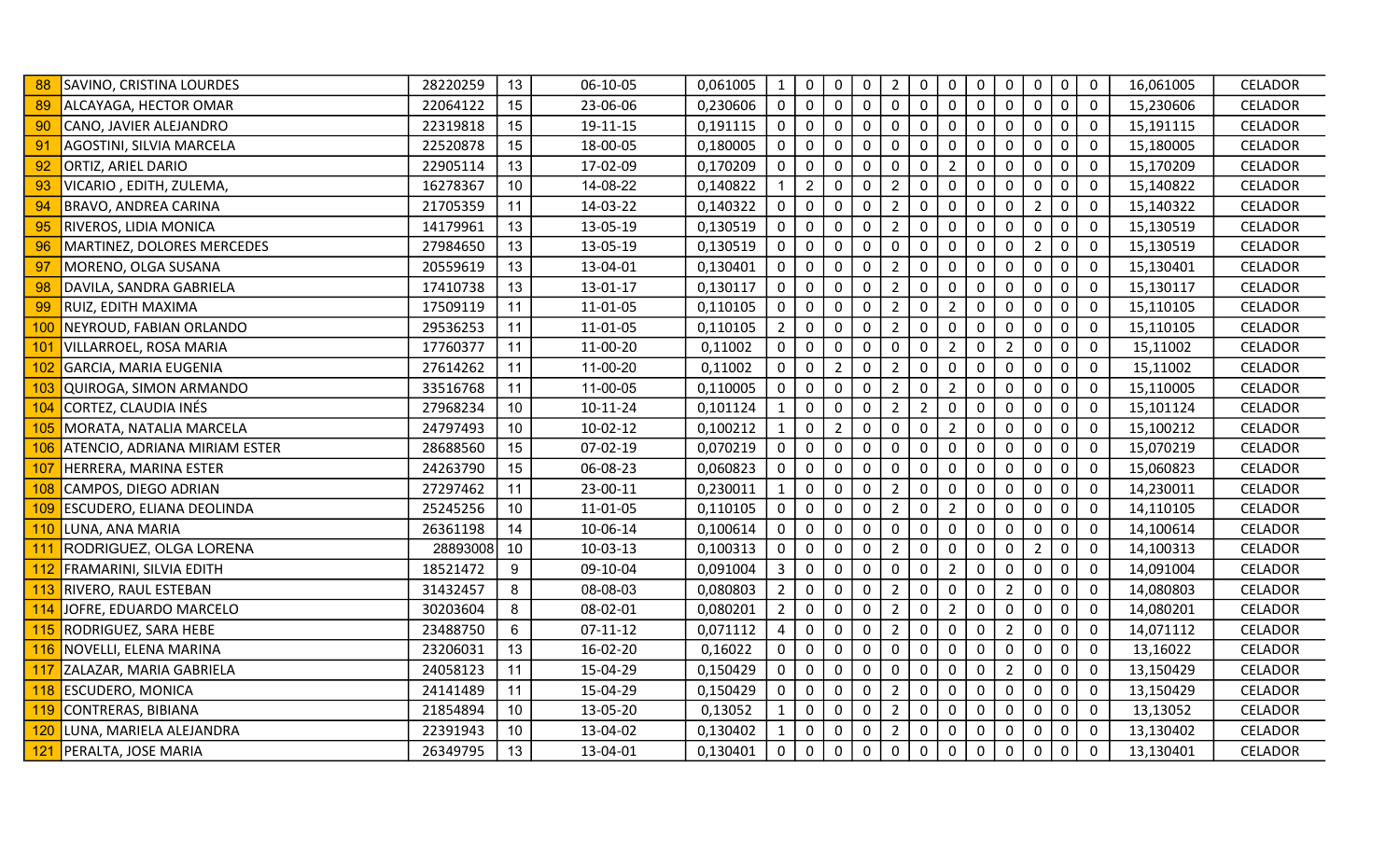|     | AMAYA, CLAUDIA MONICA          | 21840546 | 10 | 12-10-28       | 0,121028 | $\mathbf{1}$ | $\overline{0}$ | $\mathbf 0$      | $\mathbf 0$ | $\overline{2}$ | 0            | $\mathbf 0$    | 0              | $\mathbf 0$    | $\mathsf 0$    | $\mathbf 0$    | $\overline{0}$ | 13,121028 | <b>CELADOR</b> |
|-----|--------------------------------|----------|----|----------------|----------|--------------|----------------|------------------|-------------|----------------|--------------|----------------|----------------|----------------|----------------|----------------|----------------|-----------|----------------|
| 123 | GARRO, JUANA PATRICIA          | 22988015 | 11 | 12-04-21       | 0,120421 | $\mathbf{0}$ | 0              | $\Omega$         | $\mathbf 0$ | $\overline{2}$ | $\Omega$     | $\mathbf 0$    | $\mathbf 0$    | $\Omega$       | $\mathbf 0$    | $\overline{0}$ | $\overline{0}$ | 13,120421 | <b>CELADOR</b> |
|     | 124 COLLAO, ANTONIA ELISA      | 17390164 | 11 | $11 - 01 - 15$ | 0,110115 | $\mathbf 0$  | $\mathsf{O}$   | $\mathsf 0$      | $\mathbf 0$ | $\overline{2}$ | $\mathbf 0$  | $\mathbf 0$    | $\mathbf 0$    | $\mathsf 0$    | $\mathbf 0$    | $\mathbf 0$    | $\overline{0}$ | 13,110115 | <b>CELADOR</b> |
|     | 125 GARCIA, GRACIELA           | 14783540 | 11 | 11-01-05       | 0,110105 | 0            | 0              | $\mathbf 0$      | 0           | $\mathbf 0$    | $\Omega$     | $\overline{2}$ | $\mathbf 0$    | 0              | 0              | $\pmb{0}$      | $\mathbf 0$    | 13,110105 | <b>CELADOR</b> |
| 126 | MORETTA, ANA MARIA             | 17317347 | 11 | 11-01-05       | 0,110105 | 0            | 0              | $\mathbf 0$      | 0           | $\overline{2}$ | 0            | $\mathbf 0$    | 0              | 0              | 0              | $\mathbf 0$    | $\mathbf 0$    | 13,110105 | <b>CELADOR</b> |
| 127 | ROMERO, GABRIELA LUCIA         | 20677887 | 11 | 11-01-05       | 0,110105 | $\mathbf{0}$ | 0              | 0                | 0           | $\overline{2}$ | $\Omega$     | 0              | $\mathbf{0}$   | 0              | 0              | $\mathbf 0$    | $\overline{0}$ | 13,110105 | <b>CELADOR</b> |
|     | RUARTE MENCONI, SANDRA EVELINA | 26507136 | 11 | 11-01-05       | 0,110105 | 0            | 0              | $\mathbf 0$      | $\mathbf 0$ | $\mathbf 0$    | $\mathbf 0$  | $\overline{2}$ | $\mathbf 0$    | $\mathbf 0$    | 0              | $\mathbf 0$    | $\overline{0}$ | 13,110105 | <b>CELADOR</b> |
| 129 | TOLABA, EMILCE                 | 28473110 | 11 | 11-01-05       | 0,110105 | 0            | 0              | $\mathbf 0$      | $\mathbf 0$ | 0              | $\mathbf 0$  | $\mathbf 0$    | $\mathbf 0$    | $\mathbf 0$    | $\overline{2}$ | $\mathbf 0$    | $\overline{0}$ | 13,110105 | <b>CELADOR</b> |
|     | 130 SERRANO, VERONICA INES     | 27190889 | 11 | 11-00-23       | 0,110023 | $\mathbf 0$  | $\mathsf{O}$   | $\mathbf 0$      | $\mathbf 0$ | $\overline{2}$ | 0            | $\mathbf 0$    | $\mathbf 0$    | $\mathbf 0$    | $\mathbf 0$    | $\mathbf 0$    | $\overline{0}$ | 13,110023 | <b>CELADOR</b> |
| 131 | ARAMAYO, ANTONIO ROSARIO       | 17991829 | 10 | 10-08-07       | 0,100807 | $\mathbf{1}$ | 0              | $\mathbf 0$      | $\mathbf 0$ | $\overline{2}$ | 0            | $\mathbf 0$    | 0              | 0              | $\mathbf{0}$   | $\mathbf 0$    | $\overline{0}$ | 13,100807 | <b>CELADOR</b> |
| 132 | LOPEZ, CARLA AYELEN            | 34775026 | 10 | 10-06-14       | 0,100614 |              | 0              | $\mathbf 0$      | $\mathbf 0$ | $\overline{2}$ | 0            | $\mathbf 0$    | 0              | 0              | 0              | $\mathbf 0$    | $\overline{0}$ | 13,100614 | <b>CELADOR</b> |
| 133 | ROMERO, SILVIA LAURA           | 22726379 | 9  | 10-03-20       | 0,10032  | $\mathbf 0$  | 0              | $\mathbf 0$      | $\mathbf 0$ | $\overline{2}$ | 0            | $\overline{2}$ | $\mathbf 0$    | $\mathbf 0$    | $\mathbf 0$    | $\mathbf 0$    | $\overline{0}$ | 13,10032  | <b>CELADOR</b> |
|     | 134 PIZARRO, NANCY BEATRIZ     | 18342943 | 9  | 09-10-04       | 0,091004 | 0            | 0              | $\mathbf 0$      | $\mathbf 0$ | $\overline{2}$ | $\mathbf{0}$ | $\overline{2}$ | $\mathbf 0$    | $\mathbf 0$    | 0              | $\mathbf 0$    | $\overline{0}$ | 13,091004 | <b>CELADOR</b> |
| 135 | CORRALES, ERICA VANINA         | 27612548 | 9  | 09-07-22       | 0,090722 | $\mathbf 0$  | $\mathsf{O}$   | $\mathbf 0$      | $\mathbf 0$ | $\overline{2}$ | 0            | $\overline{2}$ | 0              | $\mathbf 0$    | $\mathbf 0$    | $\mathbf 0$    | $\overline{0}$ | 13,090722 | <b>CELADOR</b> |
| 136 | CASTELLINO, JORGE HUGO         | 23099088 | 8  | 09-00-17       | 0,090017 | $\mathbf{1}$ | 0              | $\mathbf 0$      | $\mathbf 0$ | $\overline{2}$ | $\mathbf 0$  | $\mathbf 0$    | $\overline{2}$ | $\mathbf 0$    | 0              | $\mathbf 0$    | $\overline{0}$ | 13,090017 | CELADOR        |
| 137 | <b>VARGAS, RICARDO P</b>       | 16698502 | 8  | 08-02-01       | 0,080201 |              | 0              | $\mathbf 0$      | 0           | $\overline{2}$ | 0            | $\overline{2}$ | 0              | $\mathbf 0$    | 0              | $\mathbf 0$    | $\mathbf 0$    | 13,080201 | <b>CELADOR</b> |
| 138 | MORAN, CEFERINA MERCEDES       | 27774174 | 8  | 08-02-01       | 0,080201 | $\mathbf{1}$ | 0              | $\overline{2}$   | 0           | $\overline{2}$ | $\Omega$     | 0              | $\mathbf{0}$   | 0              | 0              | 0              | $\overline{0}$ | 13,080201 | <b>CELADOR</b> |
|     | 139 VEGA, MIRTA VERONICA       | 23185079 | 8  | 08-00-17       | 0,080017 | $\mathbf{1}$ | 0              | $\mathbf 0$      | $\mathbf 0$ | $\overline{2}$ | 0            | $\mathbf 0$    | $\overline{2}$ | $\mathbf 0$    | $\mathbf 0$    | $\mathbf 0$    | $\overline{0}$ | 13,080017 | <b>CELADOR</b> |
|     | 140 GONZALEZ, ESTELA E         | 21664279 | 6  | 06-01-08       | 0,060108 | $\mathbf{1}$ | 0              | $\mathbf 0$      | $\mathbf 0$ | $\mathbf 0$    | $\mathbf 0$  | $\overline{2}$ | $\mathbf 0$    | $\overline{2}$ | $\overline{2}$ | $\mathbf 0$    | $\overline{0}$ | 13,060108 | <b>CELADOR</b> |
|     | 141 OLGADO, VIVIANA E          | 23225243 | 10 | 13-10-20       | 0,13102  | 0            | $\mathsf{O}$   | $\boldsymbol{0}$ | $\mathbf 0$ | $\overline{2}$ | 0            | $\mathbf 0$    | $\mathbf 0$    | $\mathbf 0$    | 0              | $\mathbf 0$    | $\overline{0}$ | 12,13102  | CELADOR        |
| 142 | MORENO, MARCELO ADRIAN         | 23725052 | 10 | 13-00-12       | 0,130012 | 0            | 0              | $\mathbf 0$      | $\mathbf 0$ | 2              | 0            | $\mathbf 0$    | $\mathbf{0}$   | 0              | 0              | $\mathbf 0$    | $\overline{0}$ | 12,130012 | CELADOR        |
| 143 | <b>GOMEZ, RAFAEL ANDRES</b>    | 23882129 | 10 | 11-04-13       | 0,110413 | 0            | 0              | 0                | 0           | $\overline{2}$ | $\Omega$     | 0              | $\mathbf{0}$   | 0              | 0              | 0              | $\overline{0}$ | 12,110413 | <b>CELADOR</b> |
| 144 | DIAZ, SUSANA, BEATRIZ          | 18729785 | 10 | 11-03-18       | 0,110318 | 0            | 0              | $\mathbf 0$      | $\mathbf 0$ | $\overline{2}$ | $\mathbf{0}$ | $\mathbf 0$    | $\mathbf 0$    | 0              | 0              | $\mathbf 0$    | $\overline{0}$ | 12,110318 | <b>CELADOR</b> |
| 145 | QUIROGA, JOSE W                | 23386412 | 10 | 11-01-26       | 0,110126 | $\mathbf 0$  | $\mathsf{O}$   | $\mathbf 0$      | $\mathbf 0$ | $\overline{2}$ | 0            | $\mathbf 0$    | $\mathbf 0$    | $\mathbf 0$    | $\mathbf 0$    | $\mathbf 0$    | $\overline{0}$ | 12,110126 | CELADOR        |
| 146 | TORO, LORENA NATALIA           | 24836691 | 11 | 11-01-20       | 0,11012  | $\mathbf{1}$ | 0              | $\mathbf 0$      | 0           | $\mathbf 0$    | $\mathbf{0}$ | 0              | $\mathbf{0}$   | 0              | 0              | $\mathbf 0$    | $\overline{0}$ | 12,11012  | <b>CELADOR</b> |
| 147 | HERRERA, MARIA ALEJANDRA       | 22197179 | 12 | 11-01-05       | 0,110105 | 0            | 0              | $\mathbf 0$      | $\mathbf 0$ | 0              | 0            | $\mathbf 0$    | 0              | 0              | 0              | $\mathbf 0$    | $\mathbf 0$    | 12,110105 | CELADOR        |
| 148 | <b>GUARICI, HECTOR ARDUINO</b> | 20356100 | 10 | 10-10-04       | 0,101004 | 0            | 0              | $\mathbf 0$      | $\mathbf 0$ | $\overline{2}$ | 0            | $\mathbf 0$    | $\mathbf{0}$   | $\mathbf 0$    | 0              | $\mathbf 0$    | $\overline{0}$ | 12,101004 | <b>CELADOR</b> |
| 149 | RODRIGUEZ, SEBASTIANA LOURDES  | 17151495 | 10 | 10-08-14       | 0,100814 | 0            | 0              | $\mathbf 0$      | $\mathbf 0$ | $\overline{2}$ | 0            | $\mathbf 0$    | $\mathbf 0$    | $\mathbf 0$    | 0              | $\mathbf 0$    | $\overline{0}$ | 12,100814 | <b>CELADOR</b> |
| 150 | CANALES, MARIA ROSARIO         | 21374221 | 10 | 10-08-07       | 0,100807 | 0            | 0              | $\mathbf 0$      | $\mathbf 0$ | $\overline{2}$ | $\mathbf 0$  | $\mathbf 0$    | $\mathbf 0$    | $\mathbf 0$    | 0              | $\mathbf 0$    | $\overline{0}$ | 12,100807 | <b>CELADOR</b> |
|     | 151 LATORRE, RAIMUNDO          | 25092615 | 12 | 10-08-07       | 0,100807 | 0            | $\mathsf{O}$   | $\mathbf 0$      | $\mathbf 0$ | $\mathbf 0$    | 0            | $\mathbf 0$    | 0              | 0              | $\mathbf 0$    | $\mathbf 0$    | $\overline{0}$ | 12,100807 | <b>CELADOR</b> |
| 152 | MUÑOZ, PABLO ARIEL             | 29550906 | 10 | 10-06-14       | 0,100614 | 0            | 0              | $\mathbf 0$      | $\mathbf 0$ | $\overline{2}$ | 0            | $\mathbf 0$    | $\mathbf 0$    | 0              | 0              | $\mathbf 0$    | $\overline{0}$ | 12,100614 | <b>CELADOR</b> |
| 153 | <b>BARRERA, JORGE ANIBAL</b>   | 29844406 | 10 | 10-06-14       | 0,100614 | 0            | 0              | $\mathbf 0$      | $\mathbf 0$ | $\overline{2}$ | $\mathbf 0$  | $\mathbf 0$    | 0              | 0              | 0              | $\mathbf 0$    | $\overline{0}$ | 12,100614 | <b>CELADOR</b> |
| 154 | OLIVA, CLAUDIA GLADYS          | 20335895 | 10 | 10-00-05       | 0,100005 | $\Omega$     | 0              | 0                | 0           | $\overline{2}$ | $\Omega$     | 0              | $\Omega$       | 0              | 0              | 0              | $\overline{0}$ | 12,100005 | <b>CELADOR</b> |
|     | 155 LUCERO, SILVIA BEATRIZ     | 20605880 | 10 | 10-00-05       | 0,100005 | $\mathbf 0$  | 0              | $\mathbf 0$      | $\mathbf 0$ | $\mathbf 0$    | $\mathbf 0$  | $\mathbf 0$    | $\mathbf 0$    | $\mathbf 0$    | $\overline{2}$ | $\mathbf 0$    | $\mathbf 0$    | 12,100005 | <b>CELADOR</b> |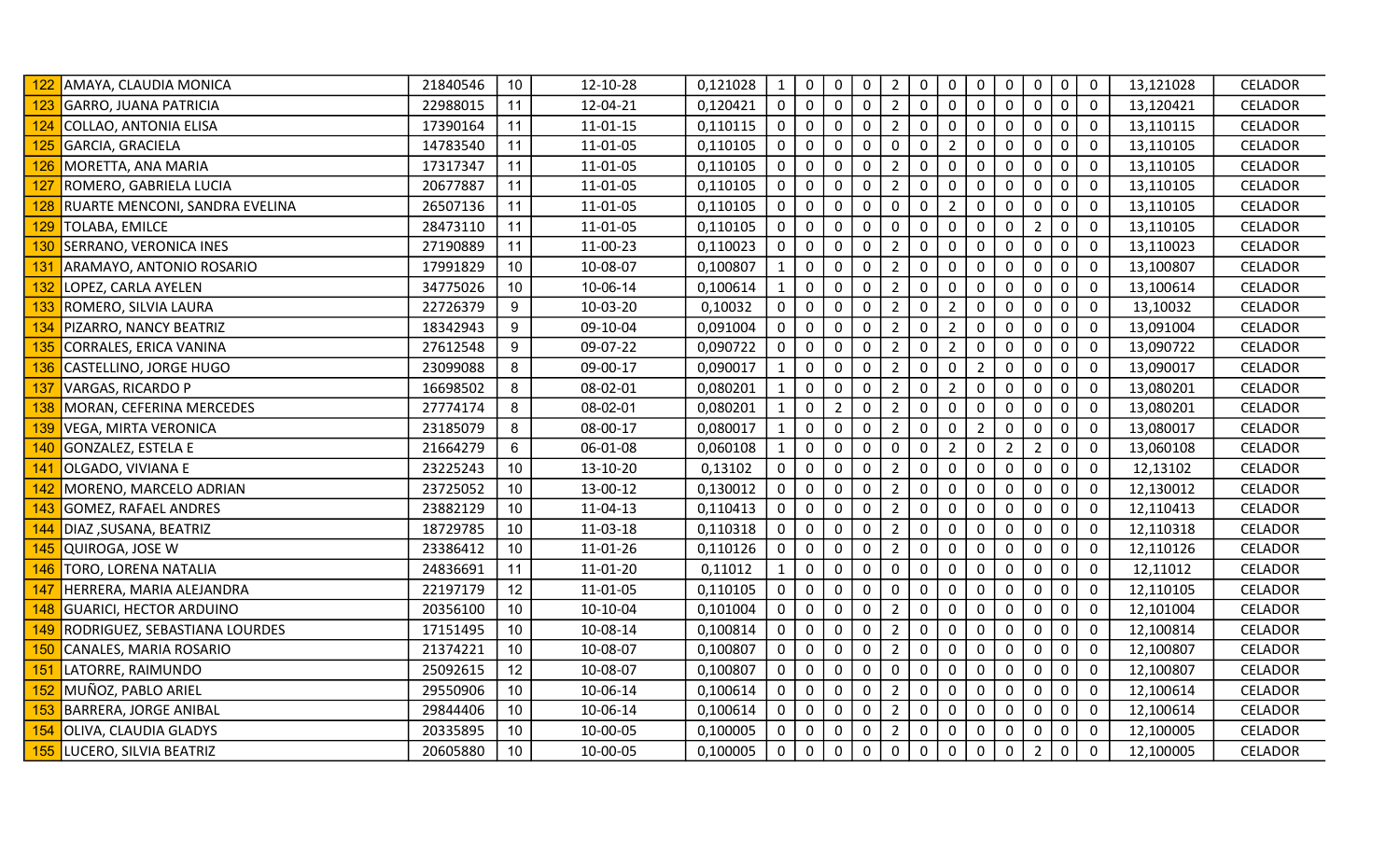|     | VEGA, CLAUDIA LORENA                | 25752947 | 10             | 09-10-04 | 0,091004 | $\mathbf 0$    | $\mathsf{O}$   | $\mathbf 0$      | $\mathbf 0$ | 0              | $\mathbf 0$    | $\overline{2}$ | 0            | $\mathbf 0$    | $\mathbf 0$    | $\mathbf 0$ | $\overline{0}$ | 12,091004 | <b>CELADOR</b> |
|-----|-------------------------------------|----------|----------------|----------|----------|----------------|----------------|------------------|-------------|----------------|----------------|----------------|--------------|----------------|----------------|-------------|----------------|-----------|----------------|
| 157 | GODOY, SUSANA ISABEL                | 22354564 | 10             | 09-10-04 | 0,091004 | $\mathbf{0}$   | 0              | $\mathbf{0}$     | $\Omega$    | $\overline{2}$ | 0              | $\mathbf 0$    | $\mathbf 0$  | $\Omega$       | $\mathbf 0$    | $\mathbf 0$ | $\overline{0}$ | 12,091004 | <b>CELADOR</b> |
| 158 | OUTEDA, MARISABEL                   | 29746651 | 8              | 08-08-03 | 0,080803 | $\mathbf 0$    | 0              | $\mathsf 0$      | $\mathbf 0$ | $\overline{2}$ | $\mathbf 0$    | $\overline{2}$ | $\mathbf 0$  | $\mathsf 0$    | $\mathsf 0$    | $\mathbf 0$ | $\overline{0}$ | 12,080803 | <b>CELADOR</b> |
|     | 159 PENA, PEDRO JORGE ANGEL         | 17098244 | 8              | 08-07-07 | 0,080707 | 0              | 0              | $\mathbf 0$      | 0           | $\overline{2}$ | $\Omega$       | $\overline{2}$ | $\mathbf 0$  | $\mathbf 0$    | 0              | $\pmb{0}$   | $\mathbf 0$    | 12,080707 | <b>CELADOR</b> |
| 160 | ALTAMIRANDA, ANA BEATRIZ            | 16861999 | 8              | 08-02-01 | 0,080201 | $\overline{2}$ | 0              | $\mathbf 0$      | $\mathbf 0$ | $\overline{2}$ | 0              | $\mathbf 0$    | 0            | 0              | 0              | $\mathbf 0$ | $\mathbf 0$    | 12,080201 | <b>CELADOR</b> |
| 161 | MARQUEZ CHAMBI, MARIA ISABEL        | 20206986 | 8              | 08-02-01 | 0,080201 | $\overline{2}$ | 0              | 0                | 0           | $\overline{2}$ | $\Omega$       | $\mathbf 0$    | $\Omega$     | 0              | 0              | $\mathbf 0$ | $\overline{0}$ | 12,080201 | <b>CELADOR</b> |
| 162 | RUIZ, GUSTAVO HERNAN                | 32817689 | 6              | 06-09-12 | 0,060912 | $\overline{2}$ | $\mathsf{O}$   | $\mathbf 0$      | $\mathbf 0$ | $\overline{2}$ | $\mathbf 0$    | $\mathbf 0$    | $\mathbf 0$  | $\overline{2}$ | 0              | $\mathbf 0$ | $\overline{0}$ | 12,060912 | <b>CELADOR</b> |
|     | 163 PEZALACCI, LORENA ROSANA        | 30836025 | 6              | 06-02-05 | 0,060205 | 0              | $\overline{2}$ | $\mathbf 0$      | $\mathbf 0$ | $\overline{2}$ | $\mathbf 0$    | $\overline{2}$ | $\pmb{0}$    | $\mathbf 0$    | 0              | $\mathbf 0$ | $\overline{0}$ | 12,060205 | <b>CELADOR</b> |
|     | 164 BECERRA, VANESA ELIZABETH       | 31287363 | 6              | 06-00-24 | 0,060024 | $\mathbf 0$    | $\mathsf{O}$   | $\mathbf 0$      | $\mathbf 0$ | $\overline{2}$ | 0              | $\mathbf 0$    | $\mathbf 0$  | $\overline{2}$ | $2^{\circ}$    | $\mathbf 0$ | $\overline{0}$ | 12,060024 | <b>CELADOR</b> |
| 165 | ARIAS, SILVANA M                    | 22536398 | 8              | 19-00-01 | 0,190001 | $\mathbf{1}$   | 0              | $\mathbf 0$      | $\mathbf 0$ | $\overline{2}$ | 0              | $\mathbf 0$    | 0            | 0              | 0              | $\mathbf 0$ | $\overline{0}$ | 11,190001 | <b>CELADOR</b> |
| 166 | <b>GOITEA, BETSABE JUDITH</b>       | 23893210 | 11             | 15-04-18 | 0,150418 | 0              | 0              | $\mathbf 0$      | $\mathbf 0$ | $\mathbf 0$    | 0              | $\mathbf 0$    | 0            | 0              | 0              | $\mathbf 0$ | $\overline{0}$ | 11,150418 | <b>CELADOR</b> |
| 167 | CAMPOS, OSCAR FRANCISCO             | 23882304 | 11             | 14-03-28 | 0,140328 | $\mathbf{0}$   | 0              | $\mathbf 0$      | $\mathbf 0$ | $\mathbf 0$    | 0              | $\mathbf 0$    | $\mathbf 0$  | $\mathbf 0$    | $\mathbf 0$    | $\mathbf 0$ | $\overline{0}$ | 11,140328 | <b>CELADOR</b> |
| 168 | SOMBRA, ARNALDO ALEJANDRO           | 28367428 | 11             | 11-01-05 | 0,110105 | 0              | 0              | $\mathbf 0$      | $\mathbf 0$ | 0              | 0              | $\mathbf 0$    | $\mathbf 0$  | $\mathbf 0$    | $\mathbf 0$    | $\mathbf 0$ | $\overline{0}$ | 11,110105 | <b>CELADOR</b> |
|     | 169 FLORES, MABEL SUSANA            | 20363451 | 11             | 11-00-20 | 0,11002  | $\mathbf 0$    | $\mathbf 0$    | $\mathbf 0$      | $\mathbf 0$ | $\mathbf 0$    | 0              | $\mathbf 0$    | 0            | $\mathbf 0$    | $\mathbf 0$    | $\mathbf 0$ | $\overline{0}$ | 11,11002  | <b>CELADOR</b> |
|     | 170 HEREDIA, ARIEL LUIS             | 26677507 | 11             | 11-00-20 | 0,11002  | 0              | 0              | $\mathbf 0$      | $\mathbf 0$ | $\mathbf 0$    | $\mathbf 0$    | $\mathbf 0$    | $\mathbf 0$  | $\mathbf 0$    | 0              | $\mathbf 0$ | $\overline{0}$ | 11,11002  | CELADOR        |
| 171 | Perea Clara Nora                    | 25459823 | 11             | 10-00-05 | 0,100005 | 0              | 0              | $\mathbf 0$      | 0           | 0              | 0              | $\mathbf 0$    | $\mathbf 0$  | $\mathbf 0$    | 0              | $\mathbf 0$ | $\mathbf 0$    | 11,100005 | <b>CELADOR</b> |
|     | <b>VERON, ADOLFO RUBEN</b>          | 14471115 | 9              | 09-10-04 | 0,091004 | 0              | 0              | 0                | 0           | $\overline{2}$ | $\Omega$       | 0              | 0            | 0              | 0              | 0           | $\overline{0}$ | 11,091004 | <b>CELADOR</b> |
| 173 | GOMEZ, NOEMI BIENVENIDA             | 26449284 | 9              | 09-10-04 | 0,091004 | $\mathbf 0$    | 0              | $\mathbf 0$      | $\mathbf 0$ | $\mathbf 0$    | $\Omega$       | $\mathbf 0$    | $\mathbf 0$  | $\mathbf 0$    | $\overline{2}$ | $\mathbf 0$ | $\overline{0}$ | 11,091004 | <b>CELADOR</b> |
|     | 174 SILVA, ALEJANDRA VERONICA       | 26828524 | 9              | 09-10-04 | 0,091004 | 0              | 0              | $\mathbf 0$      | $\mathbf 0$ | $\mathbf 0$    | $\mathbf 0$    | $\overline{2}$ | $\mathbf 0$  | $\mathbf 0$    | $\mathbf 0$    | $\mathbf 0$ | $\overline{0}$ | 11,091004 | <b>CELADOR</b> |
|     | 175 CONTALBA, SANDRA                | 28847291 | 9              | 09-10-04 | 0,091004 | 0              | $\mathsf{O}$   | $\boldsymbol{0}$ | $\mathbf 0$ | $\mathbf 0$    | 0              | $\overline{2}$ | $\mathbf 0$  | $\mathbf 0$    | 0              | $\mathbf 0$ | $\overline{0}$ | 11,091004 | CELADOR        |
| 176 | ARANDA, MAURICIO HERNAN             | 31247019 | 9              | 09-10-04 | 0,091004 | 0              | 0              | $\mathbf 0$      | $\mathbf 0$ | 2              | 0              | $\mathbf 0$    | $\mathbf{0}$ | 0              | 0              | $\mathbf 0$ | $\mathbf 0$    | 11,091004 | CELADOR        |
| 177 | <b>RIOS, CRISTIAN DANIEL</b>        | 31670033 | 9              | 09-10-04 | 0,091004 | 0              | 0              | 0                | 0           | $\mathbf{0}$   | $\Omega$       | $\overline{2}$ | $\mathbf{0}$ | 0              | 0              | 0           | $\overline{0}$ | 11,091004 | <b>CELADOR</b> |
| 178 | DISTEFANO, LAURA                    | 18671382 | 9              | 09-07-22 | 0,090722 | 0              | 0              | $\mathbf 0$      | $\mathbf 0$ | $\overline{2}$ | 0              | $\mathbf 0$    | $\mathbf 0$  | 0              | 0              | $\mathbf 0$ | $\overline{0}$ | 11,090722 | <b>CELADOR</b> |
|     | 179 RAMIREZ, ANGELA                 | 18856408 | 9              | 09-07-22 | 0,090722 | $\mathbf 0$    | $\mathsf{O}$   | $\mathbf 0$      | $\mathbf 0$ | $\overline{2}$ | 0              | $\mathbf 0$    | $\mathbf 0$  | $\mathbf 0$    | 0              | $\mathbf 0$ | $\overline{0}$ | 11,090722 | <b>CELADOR</b> |
|     | 180 RICHARD, CYNTIA ANABEL          | 29884735 | 9              | 09-07-22 | 0,090722 | 0              | $\mathbf 0$    | $\mathbf 0$      | $\mathbf 0$ | $\overline{2}$ | $\mathbf{0}$   | $\mathbf 0$    | $\mathbf{0}$ | 0              | 0              | $\mathbf 0$ | $\overline{0}$ | 11,090722 | <b>CELADOR</b> |
| 181 | VARGAS, SILVIO RODRIGO              | 32339284 | 9              | 09-07-22 | 0,090722 | 0              | 0              | $\mathbf 0$      | $\mathbf 0$ | 0              | $\overline{2}$ | $\mathbf 0$    | 0            | 0              | 0              | $\mathbf 0$ | $\mathbf 0$    | 11,090722 | <b>CELADOR</b> |
| 182 | SESSA, ESTEBAN HORACIO N            | 32021724 | $\overline{7}$ | 07-10-05 | 0,071005 | $\overline{2}$ | 0              | $\mathbf 0$      | $\mathbf 0$ | $\overline{2}$ | 0              | $\mathbf 0$    | $\mathbf{0}$ | $\mathbf 0$    | 0              | $\mathbf 0$ | $\overline{0}$ | 11,071005 | <b>CELADOR</b> |
| 183 | TEJEDA, MARINA ESTELA               | 23408436 | 6              | 07-04-04 | 0,070404 |                | $\mathsf{O}$   | $\mathbf 0$      | $\mathbf 0$ | $\overline{2}$ | 0              | $\mathbf 0$    | $\mathbf 0$  | $\overline{2}$ | 0              | $\mathbf 0$ | $\overline{0}$ | 11,070404 | <b>CELADOR</b> |
|     | 184 MAZZAMATI, MARIA DE LOS ANGELES | 18266292 | 6              | 06-02-05 | 0,060205 | $\mathbf{1}$   | 0              | $\mathbf 0$      | $\mathbf 0$ | $\overline{2}$ | $\mathbf 0$    | $\overline{2}$ | $\mathbf 0$  | $\mathbf 0$    | 0              | $\mathbf 0$ | $\overline{0}$ | 11,060205 | <b>CELADOR</b> |
| 185 | CANO SALINAS, SANDRA NOELIA         | 33171239 | 6              | 06-00-24 | 0,060024 | 3              | $\mathsf{O}$   | $\mathbf 0$      | $\mathbf 0$ | $\mathbf 0$    | 0              | $\overline{2}$ | 0            | $\mathbf 0$    | $\mathbf 0$    | $\mathbf 0$ | $\overline{0}$ | 11,060024 | <b>CELADOR</b> |
| 186 | CASTRO, MARIA BELEN                 | 24168653 | 10             | 16-03-21 | 0,160321 | 0              | $\mathbf 0$    | $\mathbf 0$      | $\mathbf 0$ | $\mathbf 0$    | 0              | $\mathbf 0$    | $\mathbf 0$  | 0              | 0              | $\mathbf 0$ | $\overline{0}$ | 10,160321 | <b>CELADOR</b> |
| 187 | ALVAREZ, NELIDA CEFERINA            | 23955773 | 10             | 11-01-29 | 0,110129 | 0              | 0              | $\mathbf 0$      | $\mathbf 0$ | $\mathbf 0$    | $\mathbf 0$    | $\mathbf 0$    | 0            | 0              | 0              | $\mathbf 0$ | $\overline{0}$ | 10,110129 | <b>CELADOR</b> |
| 188 | GIMBERNAT, IVANA L                  | 24574342 | 10             | 10-06-14 | 0,100614 | $\Omega$       | 0              | 0                | 0           | $\Omega$       | $\Omega$       | 0              | $\Omega$     | 0              | 0              | 0           | $\overline{0}$ | 10,100614 | <b>CELADOR</b> |
|     | 189 MARTINEZ, LEONARDO GUSTAVO      | 22217286 | 10             | 10-04-19 | 0,100419 | $\mathbf 0$    | 0              | $\mathbf 0$      | $\mathbf 0$ | $\mathbf 0$    | $\mathbf 0$    | $\mathbf 0$    | $\mathbf 0$  | $\mathbf 0$    | $\overline{0}$ | $\mathbf 0$ | $\overline{0}$ | 10,100419 | <b>CELADOR</b> |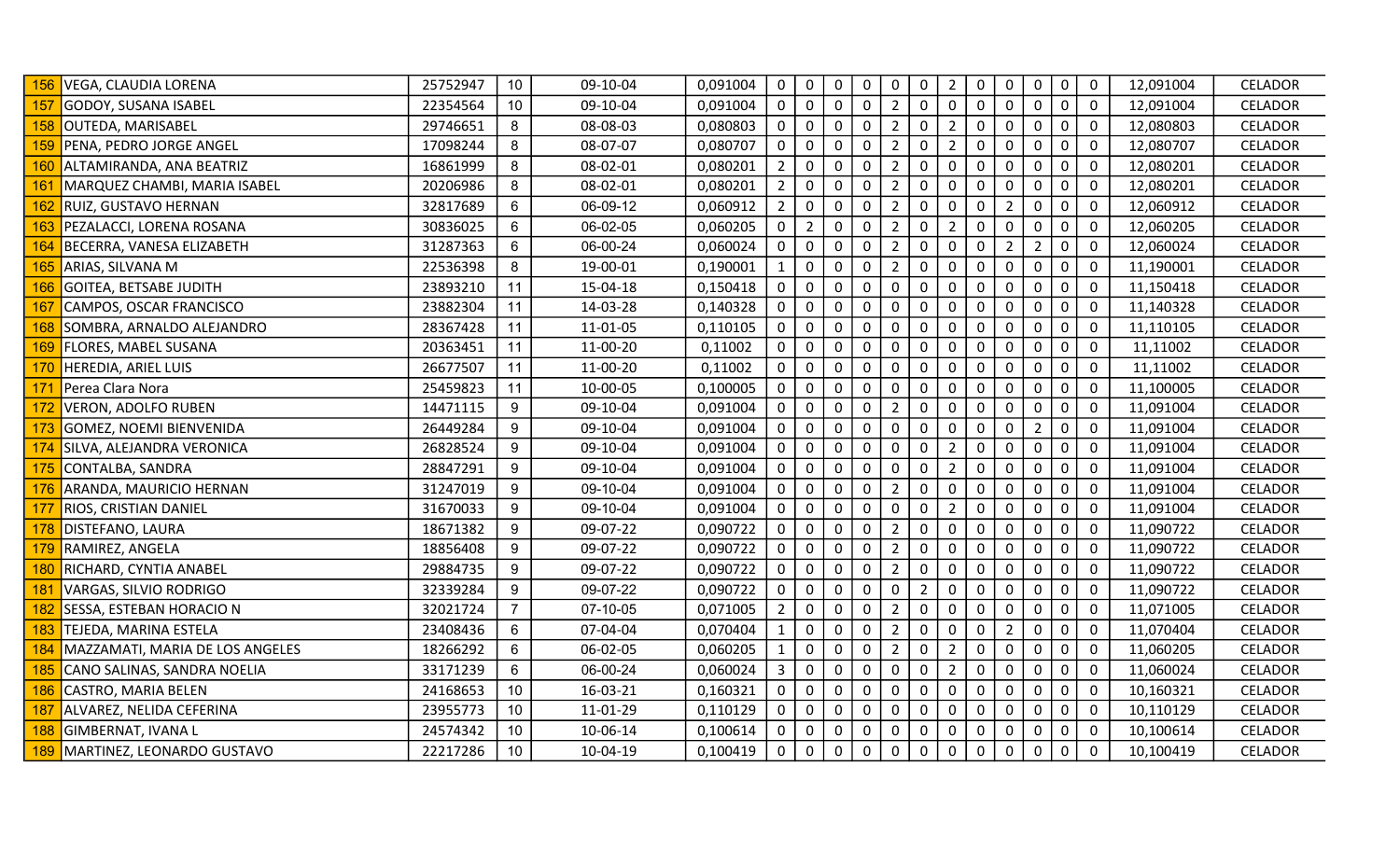|                 | <b>RIOS, TERESA IRENE</b>         | 23339246 | 8              | 10-03-30       | 0,10033  | $\mathbf 0$    | $\mathsf{O}$   | 0                | $\mathbf 0$ | $\overline{2}$ | $\mathbf 0$  | $\mathbf 0$    | 0            | $\mathbf 0$    | $\mathbf 0$    | $\mathbf 0$ | $\overline{0}$ | 10,10033  | <b>CELADOR</b> |
|-----------------|-----------------------------------|----------|----------------|----------------|----------|----------------|----------------|------------------|-------------|----------------|--------------|----------------|--------------|----------------|----------------|-------------|----------------|-----------|----------------|
| 191             | <b>GRAU, JORGE ALBERTO</b>        | 22412575 | 8              | 09-11-06       | 0,091106 | $\mathbf{0}$   | $\mathbf 0$    | $\mathbf{0}$     | $\Omega$    | $\overline{2}$ | $\Omega$     | $\mathbf 0$    | $\Omega$     | $\Omega$       | $\mathbf{0}$   | $\mathbf 0$ | $\overline{0}$ | 10,091106 | <b>CELADOR</b> |
| 192             | VEGA, ALEJANDRO JAVIER            | 23597564 | 8              | 09-08-24       | 0,090824 | $\mathbf 0$    | $\mathsf{O}$   | $\mathbf 0$      | $\mathbf 0$ | $\overline{2}$ | $\mathbf 0$  | $\mathbf 0$    | $\mathbf 0$  | $\mathbf 0$    | $\mathbf 0$    | $\mathbf 0$ | $\overline{0}$ | 10,090824 | <b>CELADOR</b> |
| 193             | GONZALEZ MEDINA, PABLO RODRIGO    | 28690943 | 8              | 08-02-01       | 0,080201 | $\mathbf 0$    | $\mathbf 0$    | 0                | 0           | $\overline{2}$ | 0            | $\mathbf 0$    | $\mathbf 0$  | 0              | 0              | $\pmb{0}$   | $\overline{0}$ | 10,080201 | CELADOR        |
| 194             | ROJO, LUCIANA                     | 30768404 | 8              | 08-02-01       | 0,080201 | 0              | 0              | 0                | 0           | $\overline{2}$ | 0            | $\mathbf 0$    | 0            | $\mathbf 0$    | 0              | $\mathbf 0$ | $\overline{0}$ | 10,080201 | CELADOR        |
| 195             | JARA, CESAR NORBERTO              | 22059818 | 8              | 06-04-07       | 0,060407 | 0              | 0              | 0                | 0           | $\overline{2}$ | $\Omega$     | $\mathbf 0$    | $\mathbf{0}$ | 0              | 0              | $\mathbf 0$ | $\overline{0}$ | 10,060407 | <b>CELADOR</b> |
| 196             | TOBARES, YESICA ELIZA             | 31319240 | 6              | 06-02-05       | 0,060205 | 0              | $2^{\circ}$    | $\mathbf 0$      | $\mathbf 0$ | $\overline{2}$ | $\mathbf 0$  | $\mathbf 0$    | $\mathbf 0$  | $\mathbf 0$    | 0              | $\mathbf 0$ | $\mathbf 0$    | 10,060205 | <b>CELADOR</b> |
| 197             | NARVAEZ, ZAHIRA                   | 35514994 | 6              | 06-02-05       | 0,060205 | 0              | $\mathsf{O}$   | $\boldsymbol{0}$ | $\mathbf 0$ | $\overline{2}$ | 0            | $\overline{2}$ | $\mathbf 0$  | $\mathbf 0$    | 0              | $\pmb{0}$   | $\overline{0}$ | 10,060205 | <b>CELADOR</b> |
| 198             | <b>TORRES, MARCELO</b>            | 26751281 | 6              | $04 - 00 - 10$ | 0,04001  | $\mathbf 0$    | $\mathsf{O}$   | $\mathbf 0$      | $\mathbf 0$ | $\overline{2}$ | $\mathbf 0$  | $\overline{2}$ | $\mathbf 0$  | $\mathbf 0$    | $\mathbf 0$    | $\mathbf 0$ | $\mathbf 0$    | 10,04001  | <b>CELADOR</b> |
| 199             | PULGARES, ELSA BEATRIZ            | 21373191 | 9              | 10-02-15       | 0,100215 | 0              | 0              | 0                | $\mathbf 0$ | 0              | 0            | $\mathbf 0$    | 0            | 0              | $\mathbf{0}$   | $\pmb{0}$   | $\mathbf 0$    | 9,100215  | <b>CELADOR</b> |
| 200             | MANGIONE, ROSANA CLARA            | 22391582 | 7 <sup>1</sup> | 09-10-04       | 0,091004 | 0              | 0              | $\mathbf 0$      | 0           | $\overline{2}$ | 0            | $\mathbf 0$    | 0            | 0              | 0              | $\mathbf 0$ | $\mathbf 0$    | 9,091004  | <b>CELADOR</b> |
| 201             | MAYORGA, GRISELDA                 | 31489015 | 9              | 09-10-04       | 0,091004 | $\mathbf 0$    | $\mathbf 0$    | $\mathbf 0$      | 0           | 0              | 0            | $\mathbf 0$    | $\mathbf 0$  | $\mathbf 0$    | 0              | $\mathbf 0$ | $\overline{0}$ | 9,091004  | <b>CELADOR</b> |
| 202             | OLGUIN, SANTIAGO LUIS ALFREDO     | 26241403 | 6              | 06-02-05       | 0,060205 | $\mathbf{1}$   | 0              | $\mathbf 0$      | $\mathbf 0$ | $\overline{2}$ | $\mathbf{0}$ | $\mathbf 0$    | $\mathbf 0$  | 0              | 0              | $\mathbf 0$ | $\mathbf 0$    | 9,060205  | <b>CELADOR</b> |
| 203             | ROMERO, ROMINA IVANA              | 33972433 | 6              | 06-00-12       | 0,060012 | $\mathbf{1}$   | $\mathsf{O}$   | 0                | $\mathbf 0$ | $\overline{2}$ | 0            | $\mathbf 0$    | $\mathbf 0$  | 0              | $\mathbf 0$    | $\mathbf 0$ | $\overline{0}$ | 9,060012  | <b>CELADOR</b> |
| 204             | ALVAREZ, CLAUDIO FABIAN           | 23715554 | 8              | 22-11-13       | 0,221113 | $\mathbf 0$    | $\mathsf{O}$   | $\mathbf 0$      | $\mathbf 0$ | $\mathbf 0$    | $\mathbf 0$  | $\mathbf 0$    | $\mathbf 0$  | $\mathbf 0$    | 0              | $\mathbf 0$ | $\mathbf 0$    | 8,221113  | CELADOR        |
| 205             | PERALTA, CARLOS JAVIER            | 24192194 | 6              | 10-01-18       | 0,100118 | 0              | 0              | 0                | 0           | 0              | 0            | $\overline{2}$ | 0            | 0              | 0              | $\mathbf 0$ | $\mathbf 0$    | 8,100118  | <b>CELADOR</b> |
|                 | RAMIREZ, MARIA DE LOS ANGELES     | 26941943 | 8              | 08-08-03       | 0,080803 | 0              | $\mathsf{O}$   | $\mathbf 0$      | 0           | $\mathbf{0}$   | $\Omega$     | 0              | $\mathbf{0}$ | $\mathbf 0$    | $\mathbf{0}$   | 0           | $\overline{0}$ | 8,080803  | <b>CELADOR</b> |
| 207             | RIVEROS, SONIA NOEMI              | 20949265 | 8              | 08-02-01       | 0,080201 | $\mathbf 0$    | $\overline{0}$ | $\mathbf 0$      | $\mathbf 0$ | $\mathbf 0$    | $\Omega$     | $\mathbf 0$    | $\mathbf 0$  | $\mathbf 0$    | $\mathbf 0$    | $\mathbf 0$ | $\overline{0}$ | 8,080201  | <b>CELADOR</b> |
| 208             | LEIVA AGUILERA, JIMENA            | 25935338 | 6              | 06-02-05       | 0,060205 | 0              | 0              | $\mathbf 0$      | $\mathbf 0$ | 0              | $\mathbf 0$  | $\overline{2}$ | $\mathbf 0$  | $\mathbf 0$    | $\mathbf 0$    | $\mathbf 0$ | $\overline{0}$ | 8,060205  | <b>CELADOR</b> |
| 209             | <b>FLORES ESPINA, CARINA ROSA</b> | 26287458 | 6              | 06-02-05       | 0,060205 | $\mathbf 0$    | $\mathsf{O}$   | 0                | 0           | $\mathbf 0$    | 0            | $\mathbf 0$    | $\mathbf 0$  | $\overline{2}$ | 0              | $\pmb{0}$   | $\mathbf 0$    | 8,060205  | <b>CELADOR</b> |
| 210             | MENDOZA, ALFREDO                  | 29059661 | 6              | 06-02-05       | 0,060205 | 0              | 0              | $\mathbf 0$      | $\mathbf 0$ | 2              | $\mathbf 0$  | $\mathbf 0$    | $\mathbf{0}$ | $\mathbf 0$    | $\mathbf{0}$   | $\mathbf 0$ | $\mathbf 0$    | 8,060205  | CELADOR        |
| 21              | DIAZ, PAOLA SOLEDAD               | 30713544 | 6              | 06-02-05       | 0,060205 | $\mathbf{0}$   | 0              | $\mathbf 0$      | 0           | $\mathbf{0}$   | $\Omega$     | $\overline{2}$ | $\mathbf{0}$ | 0              | 0              | $\mathbf 0$ | $\overline{0}$ | 8,060205  | <b>CELADOR</b> |
| 212             | ROMERO, ADRIAN JOSE LUIS          | 37624601 | 6              | 06-00-12       | 0,060012 | $\mathbf{0}$   | 0              | $\mathbf{0}$     | $\mathbf 0$ | $\overline{2}$ | $\mathbf{0}$ | $\mathbf 0$    | $\mathbf 0$  | $\mathbf 0$    | 0              | $\mathbf 0$ | $\mathbf 0$    | 8,060012  | <b>CELADOR</b> |
| 213             | FERNANDEZ, SILVIA CAROLINA        | 27526042 | 6              | 02-10-02       | 0,021002 | $\mathbf 0$    | $\mathbf 0$    | $\mathbf 0$      | $\mathbf 0$ | $\mathbf 0$    | $\mathbf 0$  | $\overline{2}$ | $\mathbf 0$  | $\mathbf 0$    | $\mathbf 0$    | $\mathbf 0$ | $\overline{0}$ | 8,021002  | CELADOR        |
| 214             | SÁNCHEZ, GUILLERMO DANIEL         | 22788680 | 4              | 16-01-06       | 0,160106 | $\mathbf{1}$   | $\mathsf{O}$   | $\mathbf 0$      | 0           | $\overline{2}$ | 0            | $\mathbf 0$    | $\mathbf 0$  | 0              | 0              | $\pmb{0}$   | $\mathbf 0$    | 7,160106  | CELADOR        |
| 215             | <b>BAZAES, CRISTIAN ANGEL</b>     | 23210840 | $\overline{2}$ | 07-11-04       | 0,071104 | $\mathbf{1}$   | 0              | $\mathbf 0$      | 0           | $\overline{2}$ | 0            | $\mathbf 0$    | 0            | $\mathbf 0$    | $\overline{2}$ | $\mathbf 0$ | $\mathbf 0$    | 7,071104  | CELADOR        |
| 216             | <b>GALDAME, MARIO FIDEL</b>       | 31764983 | 7 <sup>1</sup> | 07-02-20       | 0,07022  | 0              | 0              | 0                | 0           | 0              | 0            | $\mathbf 0$    | $\mathbf{0}$ | 0              | 0              | $\mathbf 0$ | $\overline{0}$ | 7,07022   | <b>CELADOR</b> |
| 217             | OLMEDO, MARIO ANTONIO             | 20897218 | 5              | 05-10-21       | 0,051021 | 0              | $\mathsf{O}$   | $\mathbf 0$      | $\mathbf 0$ | $\overline{2}$ | $\mathbf 0$  | $\mathbf 0$    | $\mathbf 0$  | $\mathbf 0$    | 0              | $\mathbf 0$ | $\mathbf 0$    | 7,051021  | <b>CELADOR</b> |
| 218             | ORDOÑEZ, MIGUEL ALBERTO           | 34322770 | 5 <sup>1</sup> | 05-10-21       | 0,051021 | 0              | $\mathsf{O}$   | $\mathbf 0$      | $\mathbf 0$ | $\overline{2}$ | 0            | $\mathbf 0$    | $\mathbf 0$  | $\mathbf 0$    | 0              | $\mathbf 0$ | $\overline{0}$ | 7,051021  | <b>CELADOR</b> |
| 219             | ANELLO, DANTE LEONARDO            | 29916678 | 3 <sup>1</sup> | 03-11-10       | 0,03111  | $\overline{2}$ | $\mathsf{O}$   | 0                | 0           | 0              | 0            | $\mathbf 0$    | $\mathbf 0$  | $\overline{2}$ | 0              | $\mathbf 0$ | $\mathbf 0$    | 7,03111   | <b>CELADOR</b> |
| 220             | TUZI, LAURA DANIELA               | 29488153 | 6              | 06-07-06       | 0,060706 | $\mathbf 0$    | 0              | $\mathbf 0$      | $\mathbf 0$ | 0              | 0            | $\mathbf 0$    | 0            | $\mathbf 0$    | 0              | $\pmb{0}$   | $\mathbf 0$    | 6,060706  | <b>CELADOR</b> |
| 22 <sup>1</sup> | ADARME, JONATAN MATIAS            | 35553393 | 6              | 06-02-24       | 0,060224 | 0              | 0              | $\mathbf 0$      | 0           | $\mathbf 0$    | $\mathbf 0$  | $\mathbf 0$    | 0            | 0              | 0              | $\mathbf 0$ | $\mathbf 0$    | 6,060224  | <b>CELADOR</b> |
|                 | PUEBLA, MARCELA JOHANA            | 32019988 | 6              | 06-02-05       | 0,060205 | $\Omega$       | $\mathbf 0$    | 0                | 0           | $\Omega$       | $\Omega$     | 0              | $\Omega$     | 0              | 0              | 0           | $\overline{0}$ | 6,060205  | <b>CELADOR</b> |
|                 | GOMEZ, VIOLETA JAQUELINA          | 27984364 | 6              | 05-11-08       | 0,051108 | $\mathbf 0$    | $\mathbf 0$    | $\mathbf 0$      | $\mathbf 0$ | $\mathbf 0$    | $\mathbf 0$  | $\mathbf 0$    | $\mathbf 0$  | $\mathbf 0$    | $\mathbf 0$    | $\mathbf 0$ | $\overline{0}$ | 6,051108  | <b>CELADOR</b> |